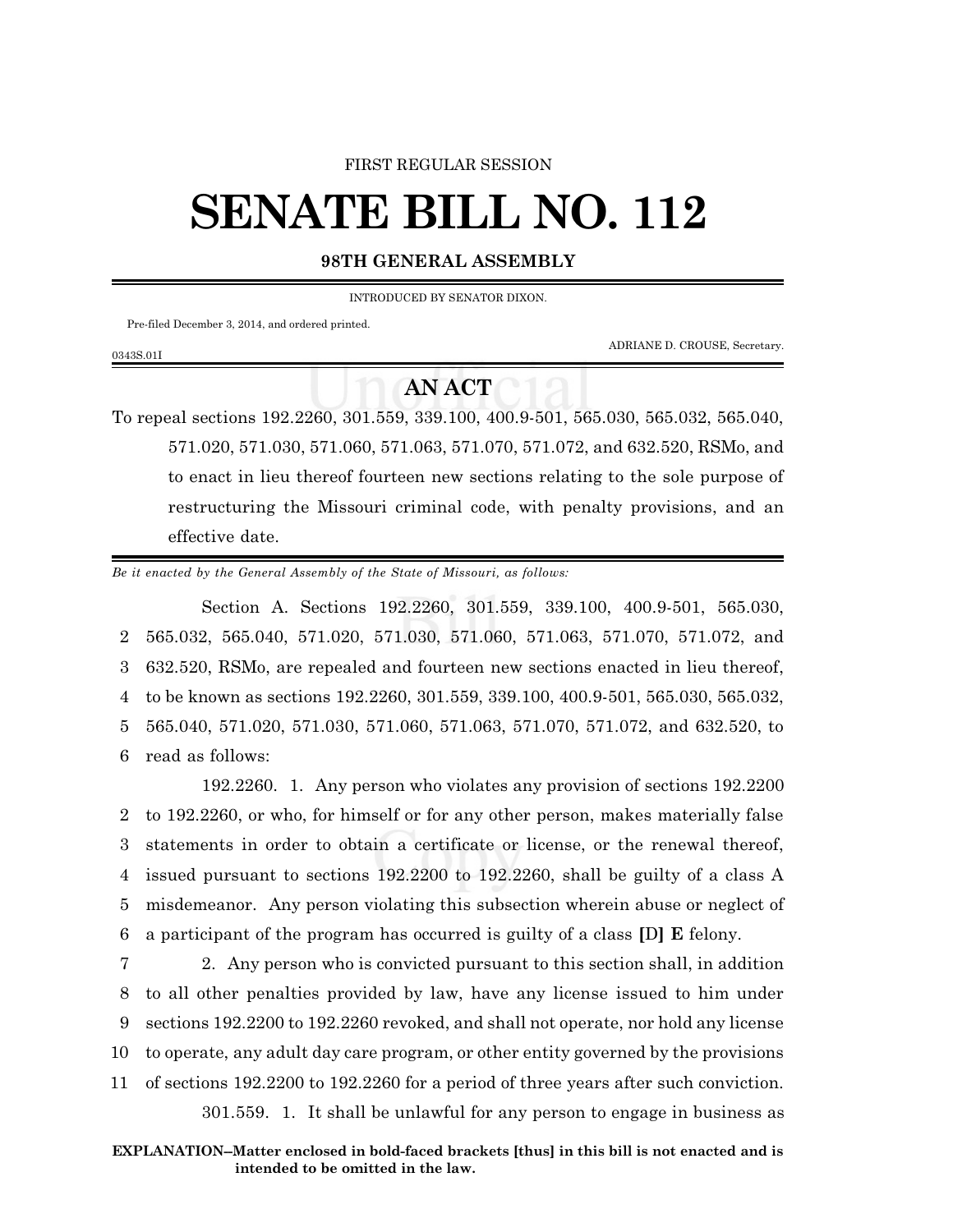or act as a motor vehicle dealer, boat dealer, manufacturer, boat manufacturer, public motor vehicle auction, wholesale motor vehicle auction or wholesale motor vehicle dealer without first obtaining a license from the department as required in sections 301.550 to 301.573. Any person who maintains or operates any business wherein a license is required pursuant to the provisions of sections 301.550 to 301.573, without such license, is guilty of a class A misdemeanor. Any person committing a second violation of sections 301.550 to 301.573 shall be guilty of a class **[**D**] E** felony.

 2. All dealer licenses shall expire on December thirty-first of the designated license period. The department shall notify each person licensed under sections 301.550 to 301.573 of the date of license expiration and the amount of the fee required for renewal. The notice shall be mailed at least ninety days before the date of license expiration to the licensee's last known business address. The director shall have the authority to issue licenses valid for a period of up to two years and to stagger the license periods for administrative efficiency and equalization of workload, at the sole discretion of the director.

 3. Every manufacturer, boat manufacturer, motor vehicle dealer, wholesale motor vehicle dealer, wholesale motor vehicle auction, boat dealer or public motor vehicle auction shall make application to the department for issuance of a license. The application shall be on forms prescribed by the department and shall be issued under the terms and provisions of sections 301.550 to 301.573 and require all applicants, as a condition precedent to the issuance of a license, to provide such information as the department may deem necessary to determine that the applicant is bona fide and of good moral character, except that every application for a license shall contain, in addition to such information as the department may require, a statement to the following facts:

 (1) The name and business address, not a post office box, of the applicant and the fictitious name, if any, under which he intends to conduct his business; and if the applicant be a partnership, the name and residence address of each partner, an indication of whether the partner is a limited or general partner and the name under which the partnership business is to be conducted. In the event that the applicant is a corporation, the application shall list the names of the principal officers of the corporation and the state in which it is incorporated. Each application shall be verified by the oath or affirmation of the applicant, if an individual, or in the event an applicant is a partnership or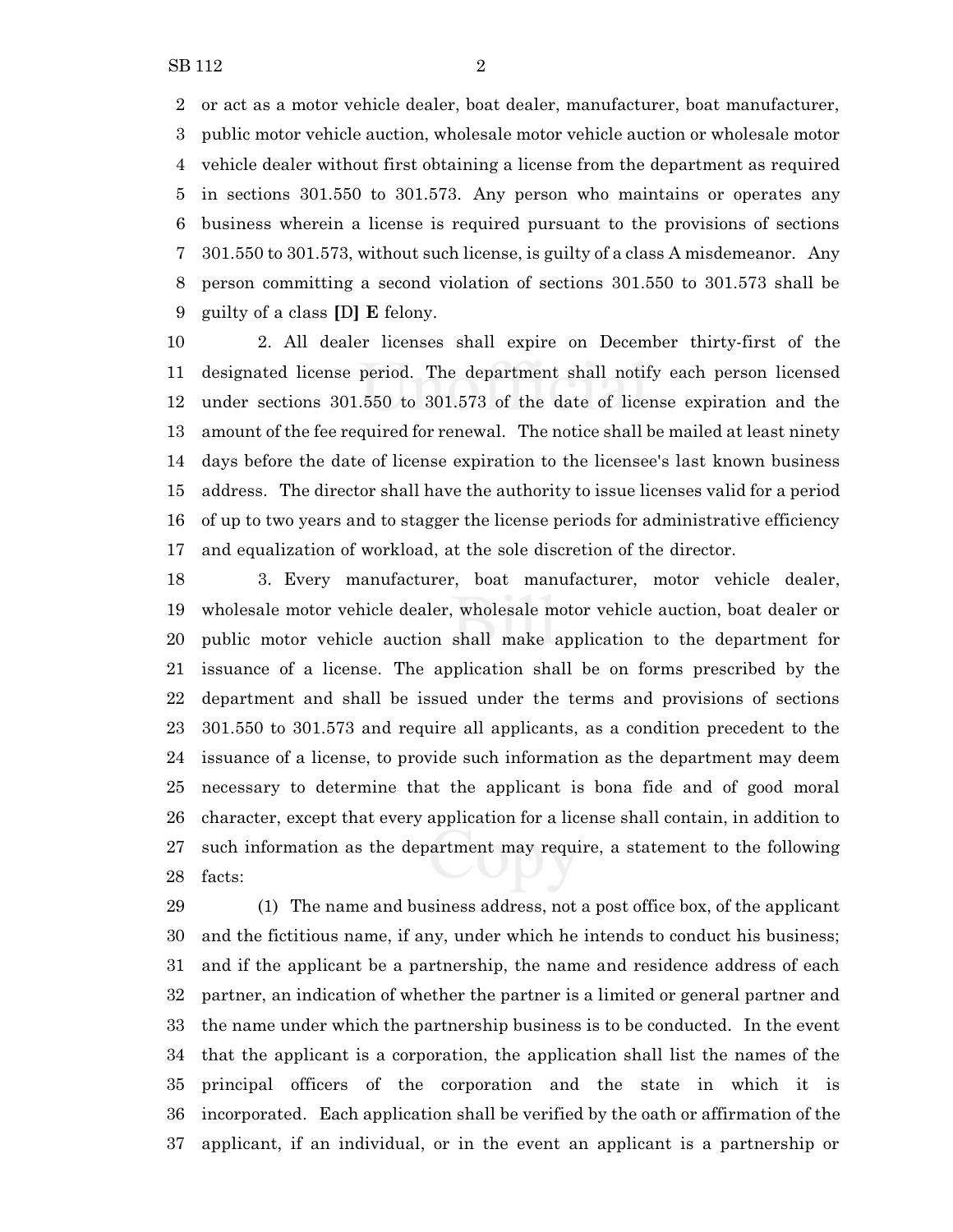corporation, then by a partner or officer;

 (2) Whether the application is being made for registration as a manufacturer, boat manufacturer, new motor vehicle franchise dealer, used motor vehicle dealer, wholesale motor vehicle dealer, boat dealer, wholesale motor vehicle auction or a public motor vehicle auction;

 (3) When the application is for a new motor vehicle franchise dealer, the application shall be accompanied by a copy of the franchise agreement in the registered name of the dealership setting out the appointment of the applicant as a franchise holder and it shall be signed by the manufacturer, or his authorized agent, or the distributor, or his authorized agent, and shall include a description of the make of all motor vehicles covered by the franchise. The department shall not require a copy of the franchise agreement to be submitted with each renewal application unless the applicant is now the holder of a franchise from a different manufacturer or distributor from that previously filed, or unless a new term of agreement has been entered into;

 (4) When the application is for a public motor vehicle auction, that the public motor vehicle auction has met the requirements of section 301.561.

 4. No insurance company, finance company, credit union, savings and loan association, bank or trust company shall be required to obtain a license from the department in order to sell any motor vehicle, trailer or vessel repossessed or purchased by the company on the basis of total destruction or theft thereof when the sale of the motor vehicle, trailer or vessel is in conformance with applicable title and registration laws of this state.

 5. No person shall be issued a license to conduct a public motor vehicle auction or wholesale motor vehicle auction if such person has a violation of sections 301.550 to 301.573 or other violations of chapter 301, sections 407.511 to 407.556, or section 578.120 which resulted in a felony conviction or finding of guilt or a violation of any federal motor vehicle laws which resulted in a felony conviction or finding of guilt.

339.100. 1. The commission may, upon its own motion, and shall upon receipt of a written complaint filed by any person, investigate any real estate-related activity of a licensee licensed under sections 339.010 to 339.180 and sections 339.710 to 339.860 or an individual or entity acting as or representing themselves as a real estate licensee. In conducting such investigation, if the questioned activity or written complaint involves an affiliated licensee, the commission may forward a copy of the information received to the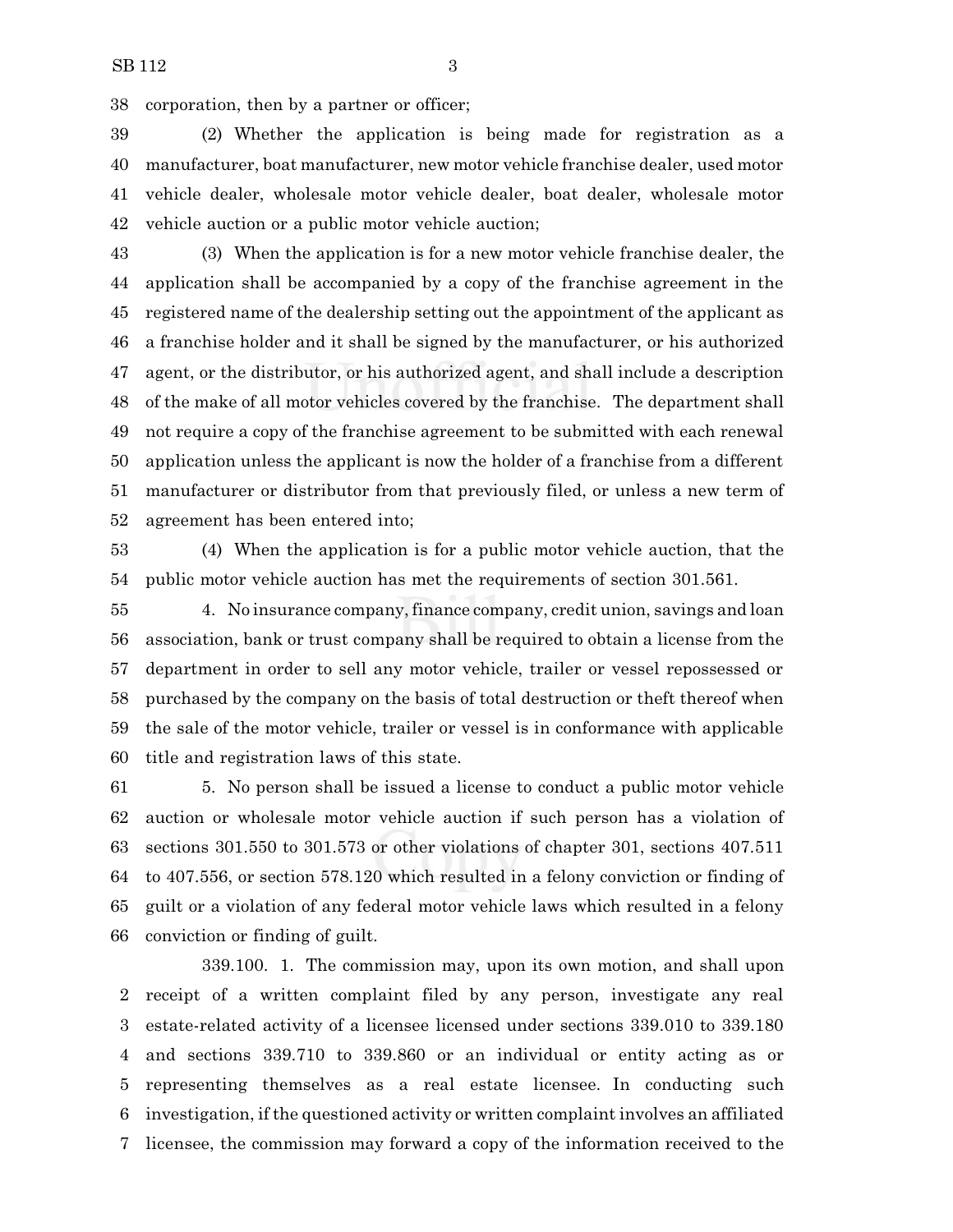affiliated licensee's designated broker. The commission shall have the power to hold an investigatory hearing to determine whether there is a probability of a violation of sections 339.010 to 339.180 and sections 339.710 to 339.860. The commission shall have the power to issue a subpoena to compel the production of records and papers bearing on the complaint. The commission shall have the power to issue a subpoena and to compel any person in this state to come before the commission to offer testimony or any material specified in the subpoena. Subpoenas and subpoenas duces tecum issued pursuant to this section shall be served in the same manner as subpoenas in a criminal case. The fees and mileage of witnesses shall be the same as that allowed in the circuit court in civil cases.

 2. The commission may cause a complaint to be filed with the administrative hearing commission as provided by the provisions of chapter 621 against any person or entity licensed under this chapter or any licensee who has failed to renew or has surrendered his or her individual or entity license for any one or any combination of the following acts:

 (1) Failure to maintain and deposit in a special account, separate and apart from his or her personal or other business accounts, all moneys belonging to others entrusted to him or her while acting as a real estate broker or as the temporary custodian of the funds of others, until the transaction involved is consummated or terminated, unless all parties having an interest in the funds have agreed otherwise in writing;

 (2) Making substantial misrepresentations or false promises or suppression, concealment or omission of material facts in the conduct of his or her business or pursuing a flagrant and continued course of misrepresentation through agents, salespersons, advertising or otherwise in any transaction;

 (3) Failing within a reasonable time to account for or to remit any moneys, valuable documents or other property, coming into his or her possession, which belongs to others;

 (4) Representing to any lender, guaranteeing agency, or any other interested party, either verbally or through the preparation of false documents, an amount in excess of the true and actual sale price of the real estate or terms differing from those actually agreed upon;

 (5) Failure to timely deliver a duplicate original of any and all instruments to any party or parties executing the same where the instruments have been prepared by the licensee or under his or her supervision or are within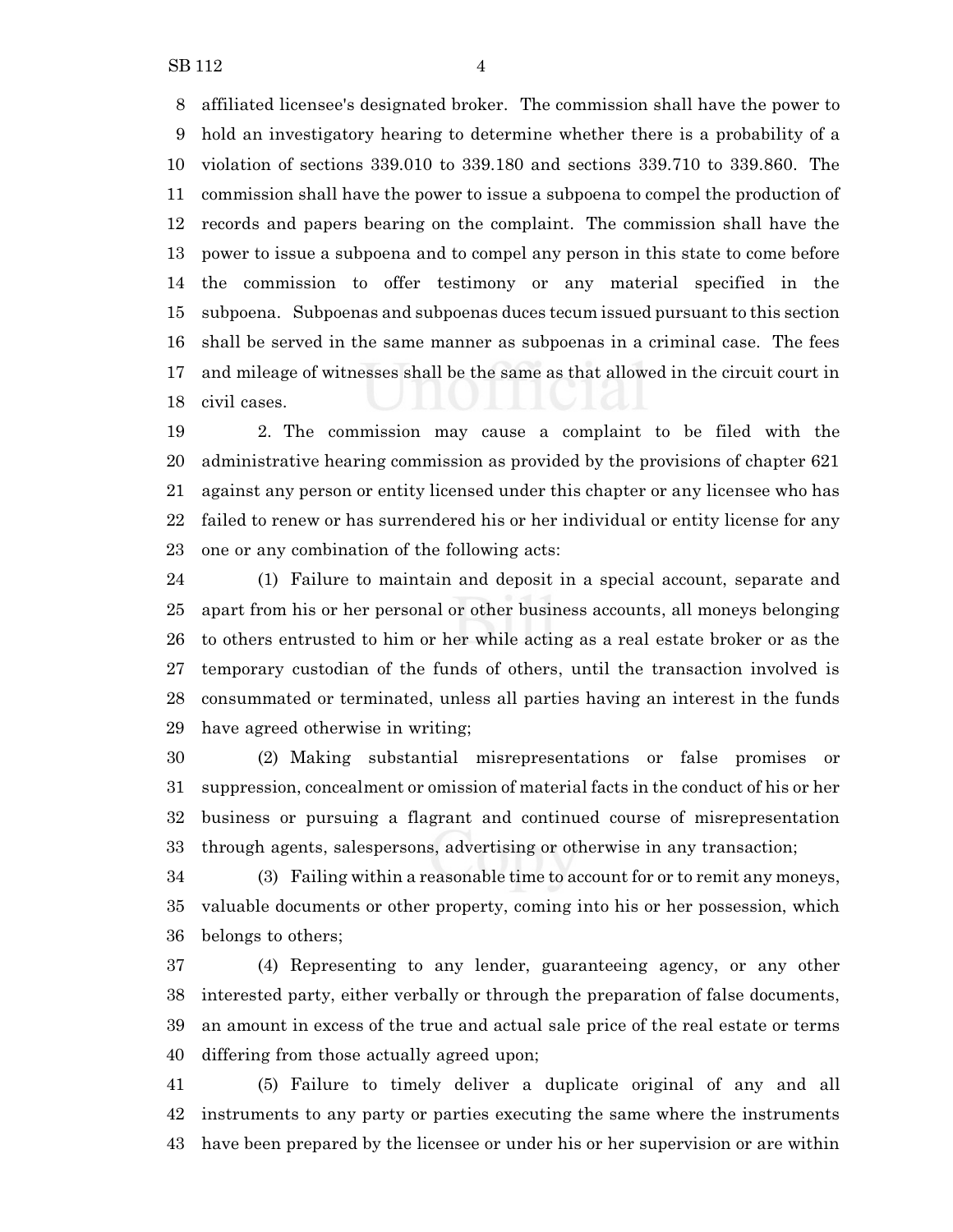his or her control, including, but not limited to, the instruments relating to the employment of the licensee or to any matter pertaining to the consummation of a lease, listing agreement or the purchase, sale, exchange or lease of property, or any type of real estate transaction in which he or she may participate as a licensee;

 (6) Acting for more than one party in a transaction without the knowledge of all parties for whom he or she acts, or accepting a commission or valuable consideration for services from more than one party in a real estate transaction without the knowledge of all parties to the transaction;

 (7) Paying a commission or valuable consideration to any person for acts or services performed in violation of sections 339.010 to 339.180 and sections 339.710 to 339.860;

 (8) Guaranteeing or having authorized or permitted any licensee to guarantee future profits which may result from the resale of real property;

 (9) Having been finally adjudicated and been found guilty of the violation of any state or federal statute which governs the sale or rental of real property or the conduct of the real estate business as defined in subsection 1 of section 339.010;

 (10) Obtaining a certificate or registration of authority, permit or license for himself or herself or anyone else by false or fraudulent representation, fraud or deceit;

 (11) Representing a real estate broker other than the broker with whom associated without the express written consent of the broker with whom associated;

 (12) Accepting a commission or valuable consideration for the performance of any of the acts referred to in section 339.010 from any person except the broker with whom associated at the time the commission or valuable consideration was earned;

 (13) Using prizes, money, gifts or other valuable consideration as inducement to secure customers or clients to purchase, lease, sell or list property when the awarding of such prizes, money, gifts or other valuable consideration is conditioned upon the purchase, lease, sale or listing; or soliciting, selling or offering for sale real property by offering free lots, or conducting lotteries or contests, or offering prizes for the purpose of influencing a purchaser or prospective purchaser of real property;

(14) Placing a sign on or advertising any property offering it for sale or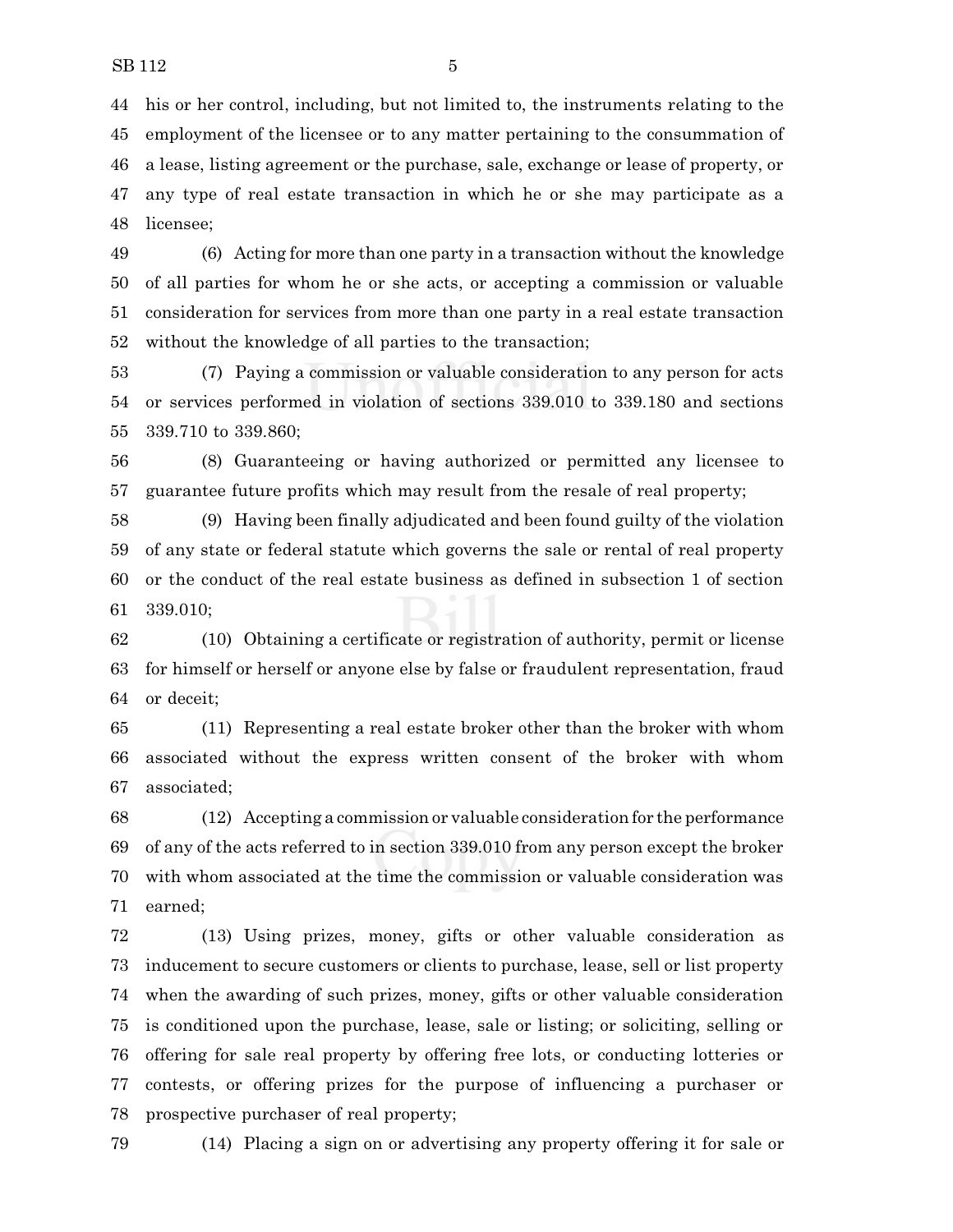rent without the written consent of the owner or his or her duly authorized agent;

 (15) Violation of, or attempting to violate, directly or indirectly, or assisting or enabling any person to violate, any provision of sections 339.010 to 339.180 and sections 339.710 to 339.860, or of any lawful rule adopted pursuant to sections 339.010 to 339.180 and sections 339.710 to 339.860;

 (16) Committing any act which would otherwise be grounds for the commission to refuse to issue a license under section 339.040;

 (17) Failure to timely inform seller of all written offers unless otherwise instructed in writing by the seller;

 (18) Been finally adjudicated and found guilty**[**, or entered a plea of guilty or nolo contendere,**]** in a criminal prosecution under the laws of this state or any other state or of the United States, for any offense reasonably related to the qualifications, functions or duties of any profession licensed or regulated under this chapter, for any offense an essential element of which is fraud, dishonesty or an act of violence, or for any offense involving moral turpitude, whether or not sentence is imposed;

 (19) Any other conduct which constitutes untrustworthy, improper or fraudulent business dealings, demonstrates bad faith or incompetence, misconduct, or gross negligence;

 (20) Disciplinary action against the holder of a license or other right to practice any profession regulated under sections 339.010 to 339.180 and sections 339.710 to 339.860 granted by another state, territory, federal agency, or country upon grounds for which revocation, suspension, or probation is authorized in this state;

 (21) Been found by a court of competent jurisdiction of having used any controlled substance, as defined in chapter 195, to the extent that such use impairs a person's ability to perform the work of any profession licensed or regulated by sections 339.010 to 339.180 and sections 339.710 to 339.860;

 (22) Been finally adjudged insane or incompetent by a court of competent jurisdiction;

 (23) Assisting or enabling any person to practice or offer to practice any profession licensed or regulated under sections 339.010 to 339.180 and sections 339.710 to 339.860 who is not registered and currently eligible to practice under sections 339.010 to 339.180 and sections 339.710 to 339.860;

 (24) Use of any advertisement or solicitation which is knowingly false, misleading or deceptive to the general public or persons to whom the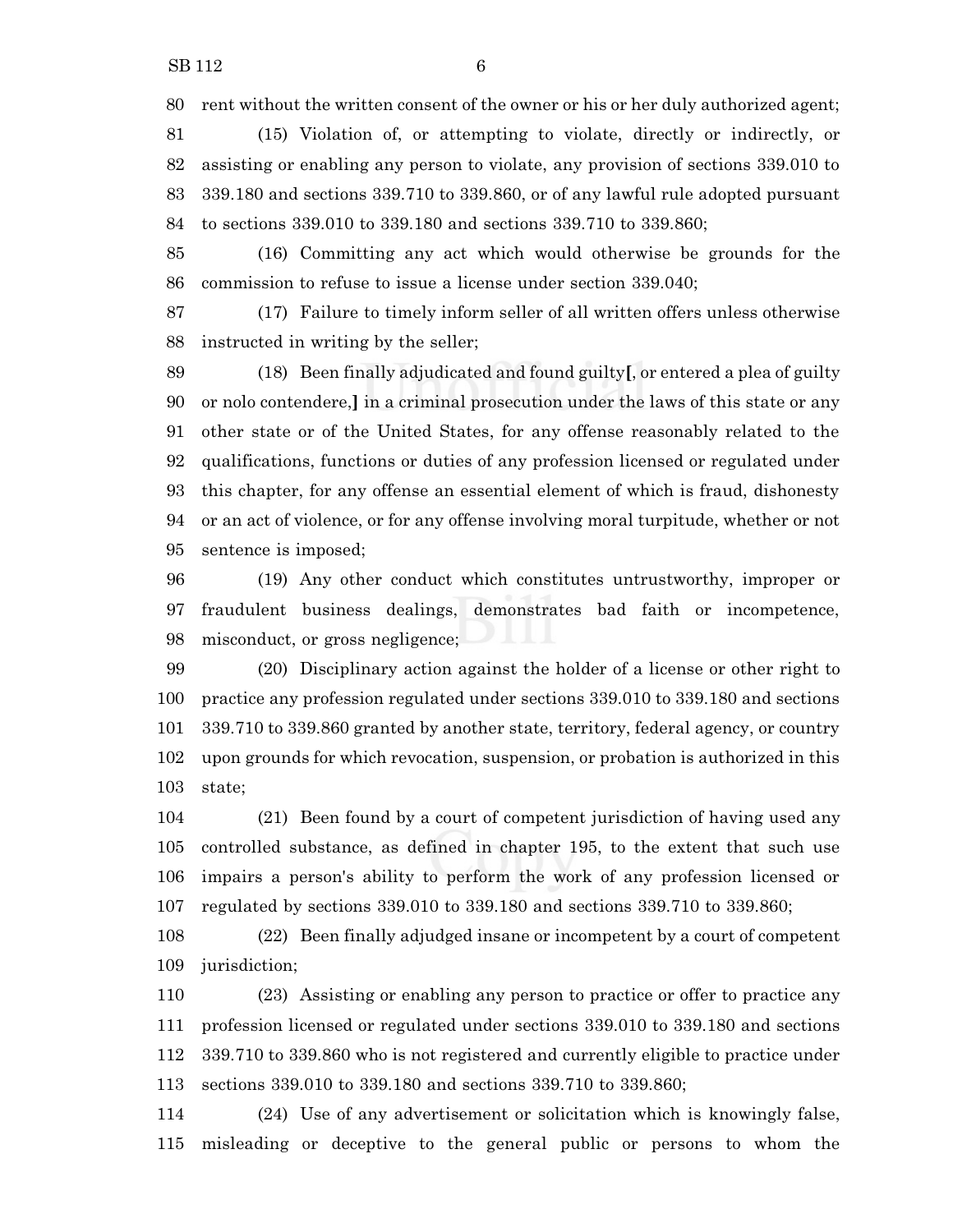advertisement or solicitation is primarily directed;

 (25) Making any material misstatement, misrepresentation, or omission with regard to any application for licensure or license renewal. As used in this section, "material" means important information about which the commission should be informed and which may influence a licensing decision;

 (26) Engaging in, committing, or assisting any person in engaging in or committing mortgage fraud, as defined in section 443.930.

 3. After the filing of such complaint, the proceedings will be conducted in accordance with the provisions of law relating to the administrative hearing commission. A finding of the administrative hearing commissioner that the licensee has performed or attempted to perform one or more of the foregoing acts shall be grounds for the suspension or revocation of his license by the commission, or the placing of the licensee on probation on such terms and conditions as the real estate commission shall deem appropriate, or the imposition of a civil penalty by the commission not to exceed two thousand five hundred dollars for each offense. Each day of a continued violation shall constitute a separate offense.

 4. The commission may prepare a digest of the decisions of the administrative hearing commission which concern complaints against licensed brokers or salespersons and cause such digests to be mailed to all licensees periodically. Such digests may also contain reports as to new or changed rules adopted by the commission and other information of significance to licensees.

 5. Notwithstanding other provisions of this section, a broker or salesperson's license shall be revoked, or in the case of an applicant, shall not be issued, if the licensee or applicant has pleaded guilty to, entered a plea of nolo contendere to, or been found guilty of any of the following offenses or offenses of a similar nature established under the laws of this, any other state, the United States, or any other country, notwithstanding whether sentence is imposed:

 (1) Any dangerous felony as defined under section 556.061 or murder in the first degree;

 (2) Any of the following sexual offenses: rape in the first degree, forcible rape, rape, statutory rape in the first degree, statutory rape in the second degree, rape in the second degree, sexual assault, sodomy in the first degree, forcible sodomy, statutory sodomy in the first degree, statutory sodomy in the second degree, child molestation in the first degree, child molestation in the second degree, sodomy in the second degree, deviate sexual assault, sexual misconduct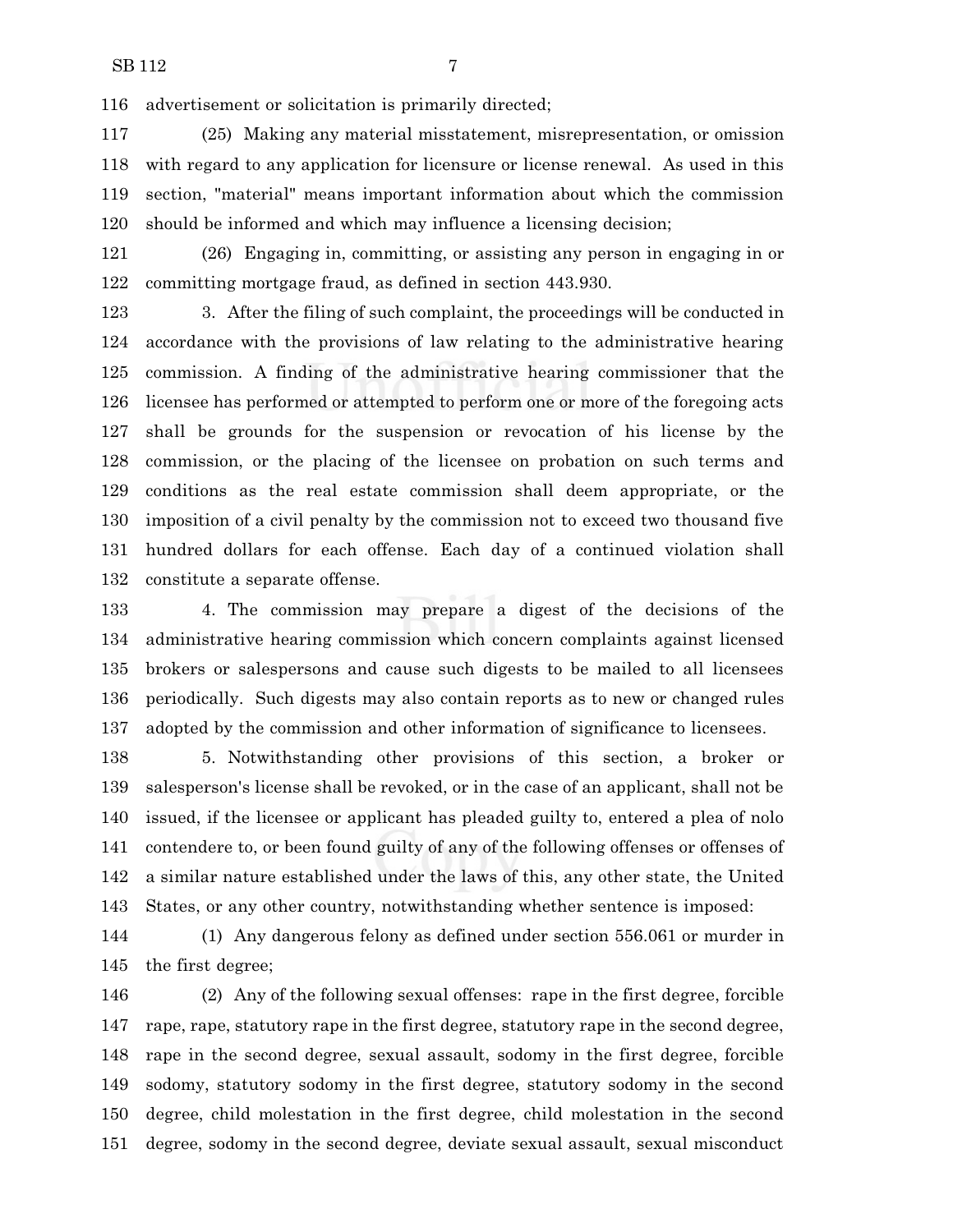involving a child, sexual misconduct in the first degree under section 566.090 as it existed prior to August 28, 2013, sexual abuse under section 566.100 as it existed prior to August 28, 2013, sexual abuse in the first or second degree, enticement of a child, or attempting to entice a child;

 (3) Any of the following offenses against the family and related offenses: incest, abandonment of a child in the first degree, abandonment of a child in the second degree, endangering the welfare of a child in the first degree, abuse of a child, using a child in a sexual performance, promoting sexual performance by a child, or trafficking in children;

 (4) Any of the following offenses involving child pornography and related offenses: promoting obscenity in the first degree, promoting obscenity in the second degree when the penalty is enhanced to a class **[**D**] E** felony, promoting child pornography in the first degree, promoting child pornography in the second degree, possession of child pornography in the first degree, possession of child pornography in the second degree, furnishing child pornography to a minor, furnishing pornographic materials to minors, or coercing acceptance of obscene material; and

(5) Mortgage fraud as defined in section 570.310.

 6. A person whose license was revoked under subsection 5 of this section may appeal such revocation to the administrative hearing commission. Notice of such appeal must be received by the administrative hearing commission within ninety days of mailing, by certified mail, the notice of revocation. Failure of a person whose license was revoked to notify the administrative hearing commission of his or her intent to appeal waives all rights to appeal the revocation. Upon notice of such person's intent to appeal, a hearing shall be held before the administrative hearing commission.

400.9-501. (a) Except as otherwise provided in subsection (b), if the local law of this state governs perfection of a security interest or agricultural lien, the office in which to file a financing statement to perfect the security interest or agricultural lien is:

 (1) The office designated for the filing or recording of a record of a mortgage on the related real property, if:

(A) The collateral is as-extracted collateral or timber to be cut; or

 (B) The financing statement is filed as a fixture filing and the collateral is goods that are or are to become fixtures; or

(2) The office of the secretary of state in all other cases, including a case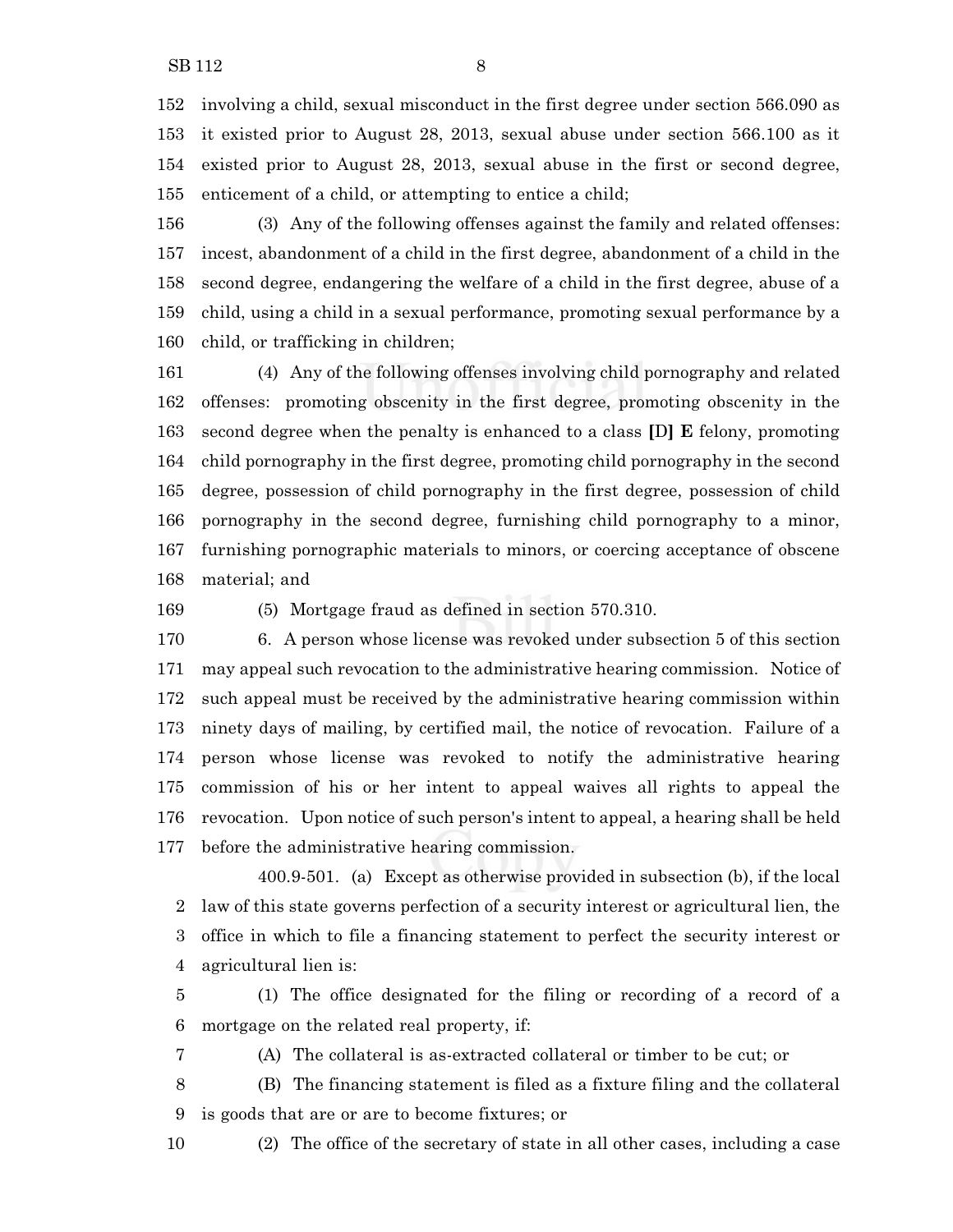in which the collateral is goods that are or are to become fixtures and the financing statement is not filed as a fixture filing.

 (b) The office in which to file a financing statement to perfect a security interest in collateral, including fixtures, of a transmitting utility is the office of the secretary of state. The financing statement also constitutes a fixture filing as to the collateral indicated in the financing statement which is or is to become fixtures.

 (c) A person shall not knowingly or intentionally file, attempt to file, or record any document related to real property with a recorder of deeds under chapter 59 or a financing statement with the secretary of state under subdivision (2) of subsection (a) or subsection (b) of this section, with the intent that such document or statement be used to harass or defraud any other person or knowingly or intentionally file, attempt to file, or record such a document or statement that is materially false or fraudulent.

 (1) A person who violates this subsection shall be guilty of a class **[**D**] E** felony.

 (2) If a person is convicted of a violation under this subsection, the court may order restitution.

 (d) In the alternative to the provisions of sections 428.105 through 428.135, if a person files a false or fraudulent financing statement with the secretary of state under subdivision (2) of subsection (a) or subsection (b) of this section, a debtor named in that financing statement may file an action against the person that filed the financing statement seeking appropriate equitable relief, actual damages, or punitive damages, including, but not limited to, reasonable attorney fees.

565.030. 1. Where murder in the first degree is charged but not submitted or where the state waives the death penalty, the submission to the trier and all subsequent proceedings in the case shall proceed as in all other criminal cases **[**with a single stage trial in which guilt and punishment are submitted together**]**.

 2. Where murder in the first degree is submitted to the trier without a waiver of the death penalty, the trial shall proceed in two stages before the same trier. At the first stage the trier shall decide only whether the defendant is guilty or not guilty of any submitted offense. The issue of punishment shall not be submitted to the trier at the first stage. If an offense is charged other than murder in the first degree in a count together with a count of murder in the first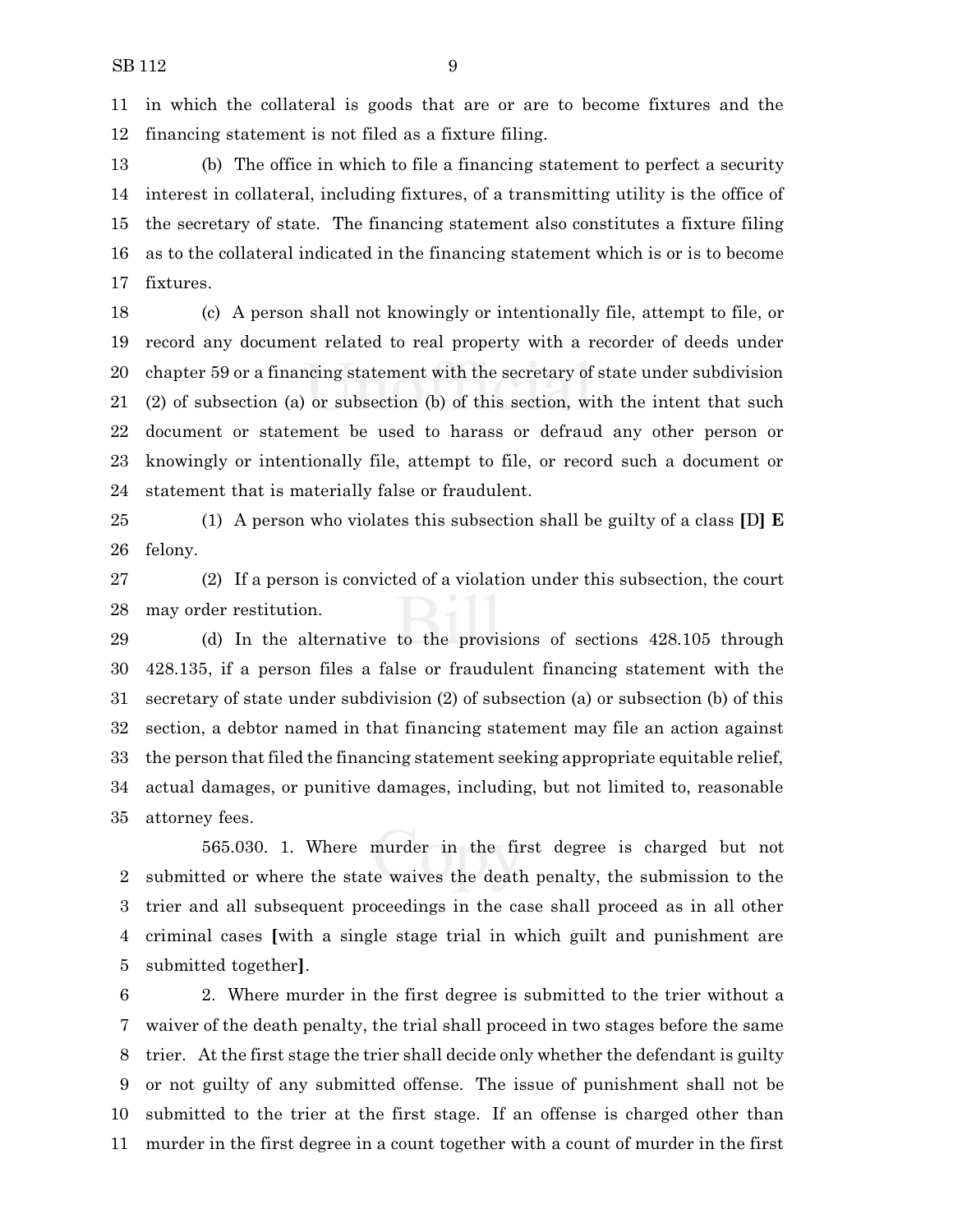degree, the trial judge shall assess punishment on any such offense according to law, after the defendant is found guilty of such offense and after he finds the defendant to be a prior offender pursuant to chapter 558.

 3. If murder in the first degree is submitted and the death penalty was not waived but the trier finds the defendant guilty of a lesser homicide, a second stage of the trial shall proceed **[**at which the only issue shall be the punishment to be assessed and declared. No further evidence shall be received. If the trier is a jury it shall be instructed on the law**] as in all other criminal cases**. The attorneys may then argue as in other criminal cases the issue of punishment, after which the trier shall assess and declare the punishment as in all other criminal cases.

 4. If the trier at the first stage of a trial where the death penalty was not waived finds the defendant guilty of murder in the first degree, a second stage of the trial shall proceed at which the only issue shall be the punishment to be assessed and declared. Evidence in aggravation and mitigation of punishment, including but not limited to evidence supporting any of the aggravating or mitigating circumstances listed in subsection 2 or 3 of section 565.032, may be presented subject to the rules of evidence at criminal trials. Such evidence may include, within the discretion of the court, evidence concerning the murder victim and the impact of the **[**crime**] offense** upon the family of the victim and others. Rebuttal and surrebuttal evidence may be presented. The state shall be the first to proceed. If the trier is a jury it shall be instructed on the law. The attorneys may then argue the issue of punishment to the jury, and the state shall have the right to open and close the argument. The trier shall assess and declare the punishment at life imprisonment without eligibility for probation, parole, or release except by act of the governor:

 (1) If the trier finds by a preponderance of the evidence that the defendant is intellectually disabled; or

 (2) If the trier does not find beyond a reasonable doubt at least one of the statutory aggravating circumstances set out in subsection 2 of section 565.032; or

 (3) If the trier concludes that there is evidence in mitigation of punishment, including but not limited to evidence supporting the statutory mitigating circumstances listed in subsection 3 of section 565.032, which is sufficient to outweigh the evidence in aggravation of punishment found by the trier; or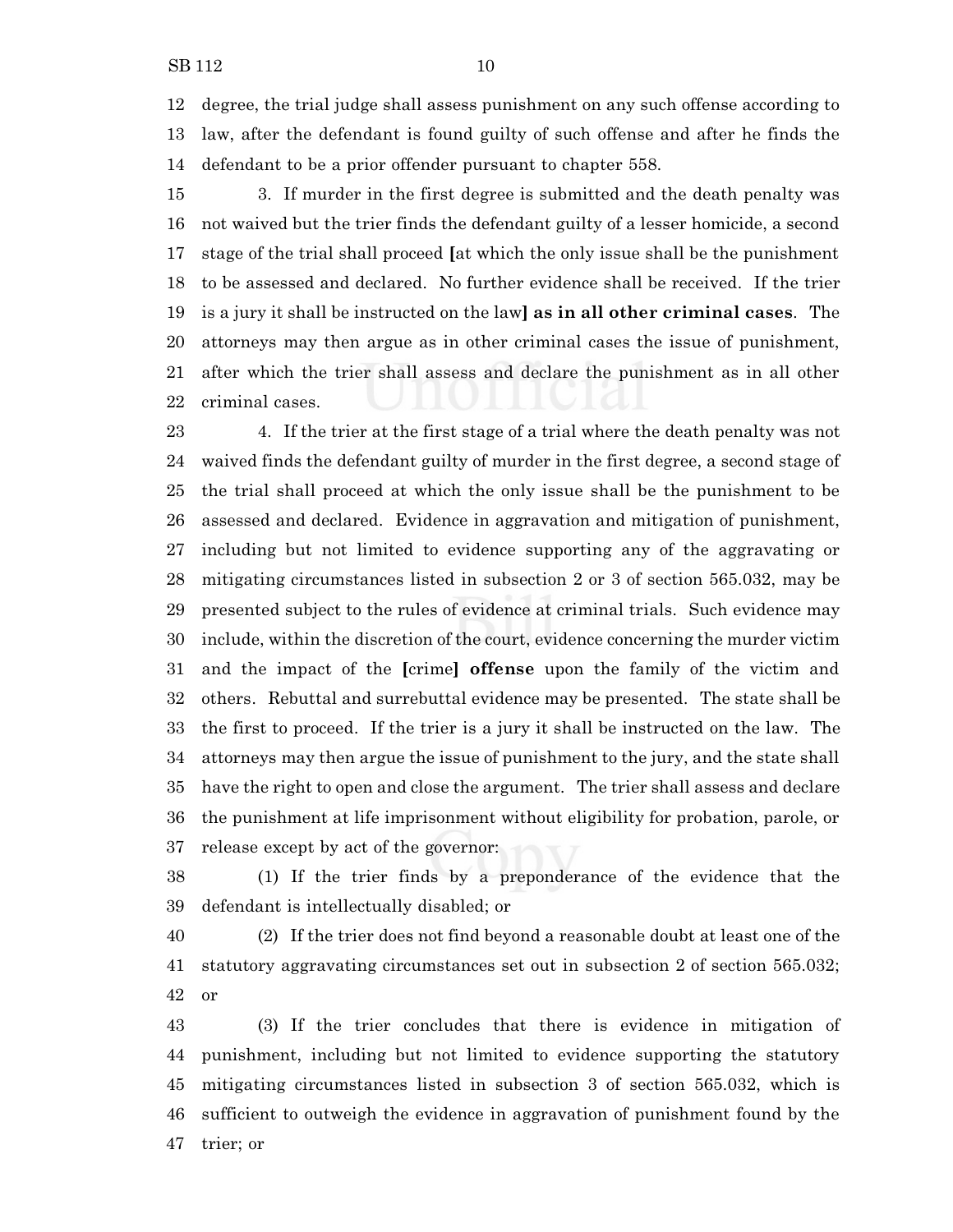(4) If the trier decides under all of the circumstances not to assess and declare the punishment at death. If the trier is a jury it shall be so instructed. If the trier assesses and declares the punishment at death it shall, in its findings or verdict, set out in writing the aggravating circumstance or circumstances listed in subsection 2 of section 565.032 which it found beyond a reasonable doubt. If the trier is a jury it shall be instructed before the case is submitted that if it is unable to decide or agree upon the punishment the court shall assess and declare the punishment at life imprisonment without eligibility for probation, parole, or release except by act of the governor or death. The court shall follow the same procedure as set out in this section whenever it is required to determine punishment for murder in the first degree.

 5. Upon written agreement of the parties and with leave of the court, the issue of the defendant's intellectual disability may be taken up by the court and decided prior to trial without prejudicing the defendant's right to have the issue submitted to the trier of fact as provided in subsection 4 of this section.

 6. As used in this section, the terms "intellectual disability" or "intellectually disabled" refer to a condition involving substantial limitations in general functioning characterized by significantly subaverage intellectual functioning with continual extensive related deficits and limitations in two or more adaptive behaviors such as communication, self-care, home living, social skills, community use, self-direction, health and safety, functional academics, leisure and work, which conditions are manifested and documented before eighteen years of age.

 7. The provisions of this section shall only govern offenses committed on or after August 28, 2001.

565.032. 1. In all cases of murder in the first degree for which the death penalty is authorized, the judge in a jury-waived trial shall consider, or **[**he**]** shall include in his **or her** instructions to the jury for it to consider:

 (1) Whether a statutory aggravating circumstance or circumstances enumerated in subsection 2 of this section is established by the evidence beyond a reasonable doubt; and

 (2) If a statutory aggravating circumstance or circumstances is proven beyond a reasonable doubt, whether the evidence as a whole justifies a sentence of death or a sentence of life imprisonment without eligibility for probation, parole, or release except by act of the governor. In determining the issues enumerated in subdivisions (1) and (2) of this subsection, the trier shall consider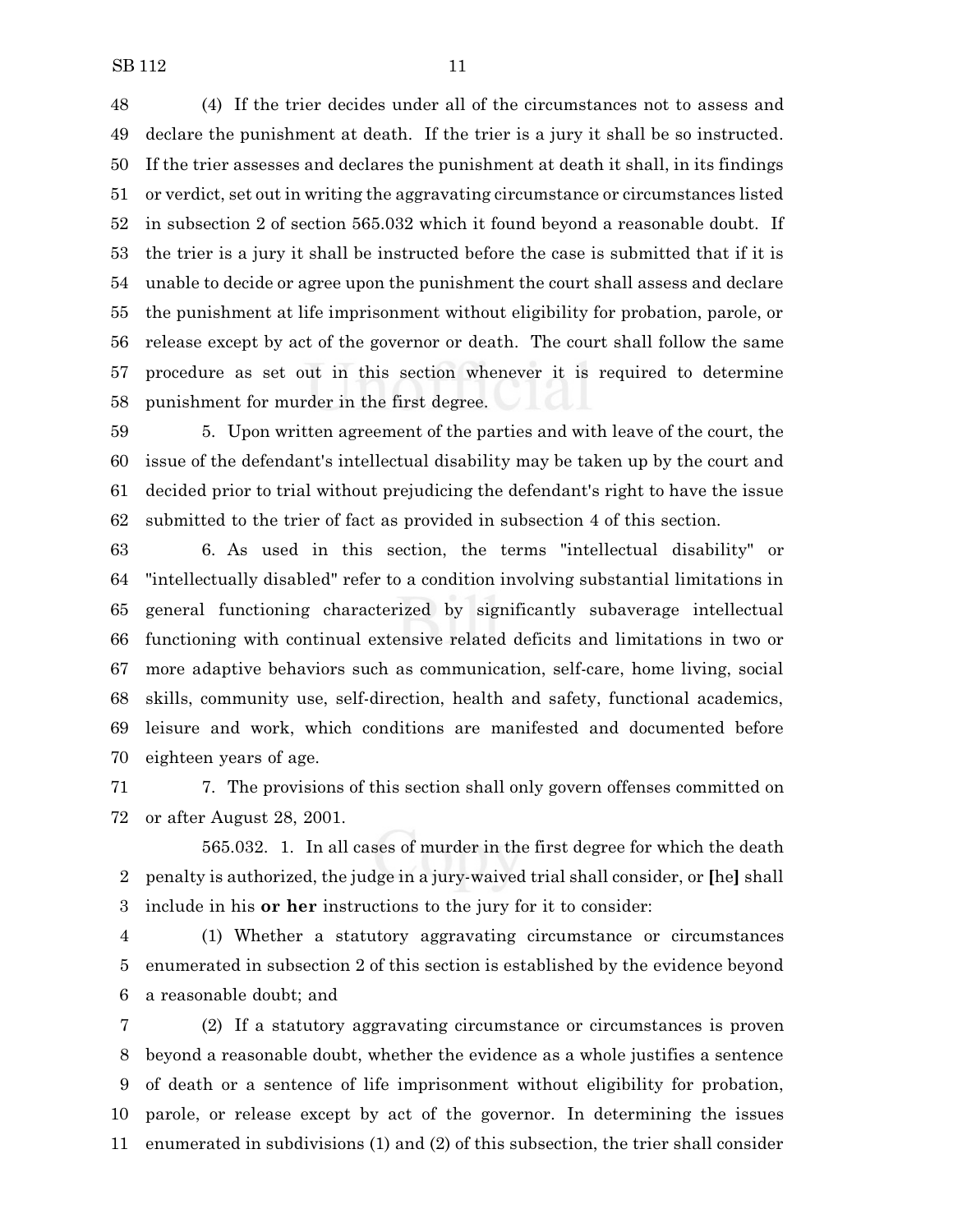all evidence which it finds to be in aggravation or mitigation of punishment, including evidence received during the first stage of the trial and evidence supporting any of the statutory aggravating or mitigating circumstances set out in subsections 2 and 3 of this section. If the trier is a jury, it shall not be instructed upon any specific evidence which may be in aggravation or mitigation of punishment, but shall be instructed that each juror shall consider any evidence which he **or she** considers to be aggravating or mitigating.

 2. Statutory aggravating circumstances for a murder in the first degree offense shall be limited to the following:

 (1) The offense was committed by a person with a prior record of conviction for murder in the first degree, or the offense was committed by a person who has one or more serious assaultive criminal convictions;

 (2) The murder in the first degree offense was committed while the offender was engaged in the commission or attempted commission of another unlawful homicide;

 (3) The offender by his **or her** act of murder in the first degree knowingly created a great risk of death to more than one person by means of a weapon or device which would normally be hazardous to the lives of more than one person; (4) The offender committed the offense of murder in the first degree for

 himself **or herself** or another, for the purpose of receiving money or any other thing of monetary value from the victim of the murder or another;

 (5) The murder in the first degree was committed against a judicial officer, former judicial officer, prosecuting attorney or former prosecuting attorney, circuit attorney or former circuit attorney, assistant prosecuting attorney or former assistant prosecuting attorney, assistant circuit attorney or former assistant circuit attorney, peace officer or former peace officer, elected official or former elected official during or because of the exercise of his official duty;

 (6) The offender caused or directed another to commit murder in the first degree or committed murder in the first degree as an agent or employee of another person;

 (7) The murder in the first degree was outrageously or wantonly vile, horrible or inhuman in that it involved torture, or depravity of mind;

 (8) The murder in the first degree was committed against any peace officer, or fireman while engaged in the performance of his **or her** official duty; (9) The murder in the first degree was committed by a person in, or who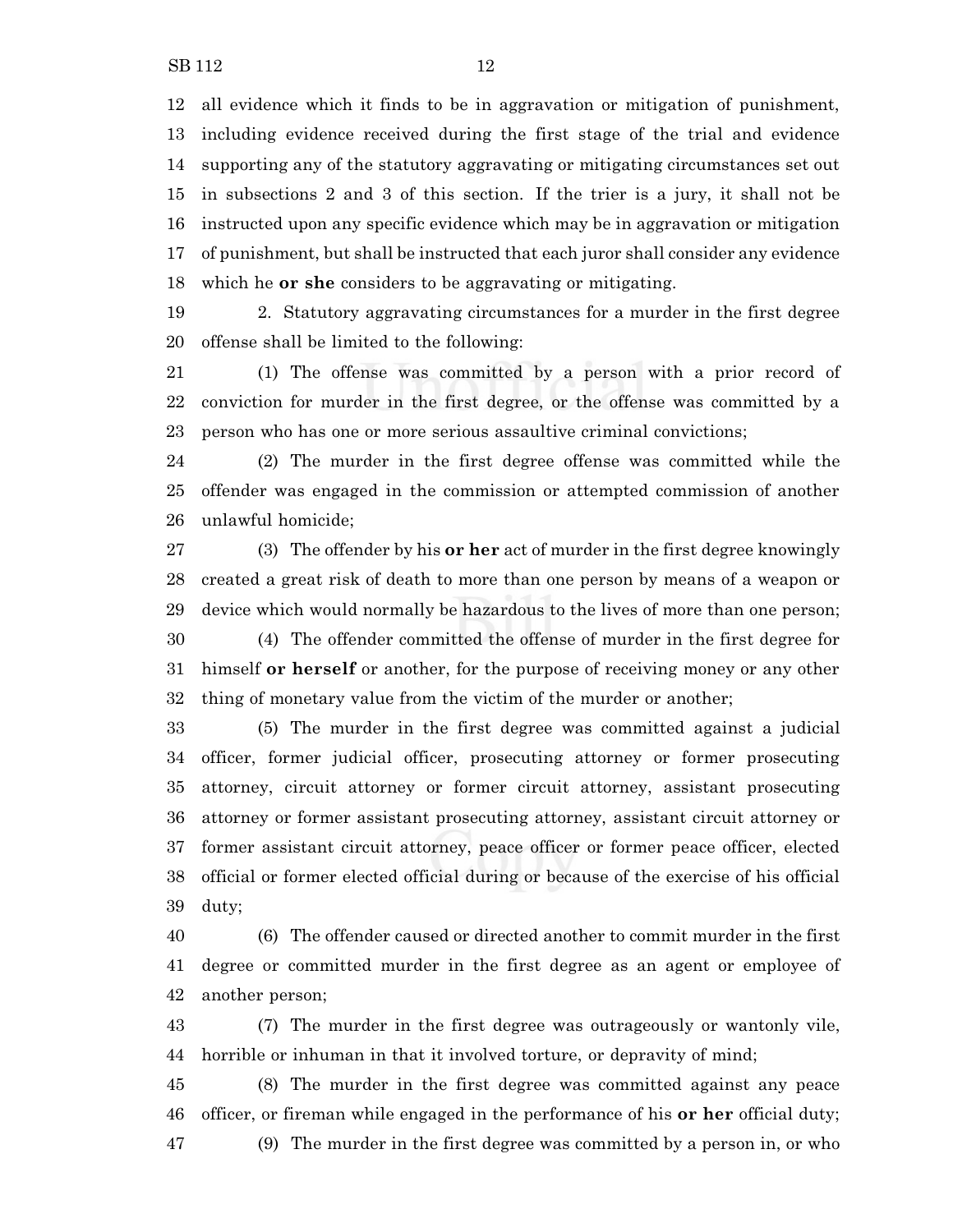has escaped from, the lawful custody of a peace officer or place of lawful confinement;

 (10) The murder in the first degree was committed for the purpose of avoiding, interfering with, or preventing a lawful arrest or custody in a place of lawful confinement, of himself **or herself** or another;

 (11) The murder in the first degree was committed while the defendant was engaged in the perpetration or was aiding or encouraging another person to perpetrate or attempt to perpetrate a felony of any degree of rape, sodomy, burglary, robbery, kidnapping, or any felony offense in chapter **[**195**] 579**;

 (12) The murdered individual was a witness or potential witness in any past or pending investigation or past or pending prosecution, and was killed as a result of his **or her** status as a witness or potential witness;

 (13) The murdered individual was an employee of an institution or facility of the department of corrections of this state or local correction agency and was killed in the course of performing his **or her** official duties, or the murdered individual was an inmate of such institution or facility;

 (14) The murdered individual was killed as a result of the hijacking of an airplane, train, ship, bus or other public conveyance;

 (15) The murder was committed for the purpose of concealing or attempting to conceal any felony offense defined in chapter **[**195**] 579**;

 (16) The murder was committed for the purpose of causing or attempting to cause a person to refrain from initiating or aiding in the prosecution of a felony offense defined in chapter **[**195**] 579**;

 (17) The murder was committed during the commission of **[**a crime**] an offense** which is part of a pattern of criminal street gang activity as defined in section 578.421.

3. Statutory mitigating circumstances shall include the following:

(1) The defendant has no significant history of prior criminal activity;

 (2) The murder in the first degree was committed while the defendant was under the influence of extreme mental or emotional disturbance;

 (3) The victim was a participant in the defendant's conduct or consented to the act;

 (4) The defendant was an accomplice in the murder in the first degree committed by another person and his **or her** participation was relatively minor;

 (5) The defendant acted under extreme duress or under the substantial domination of another person;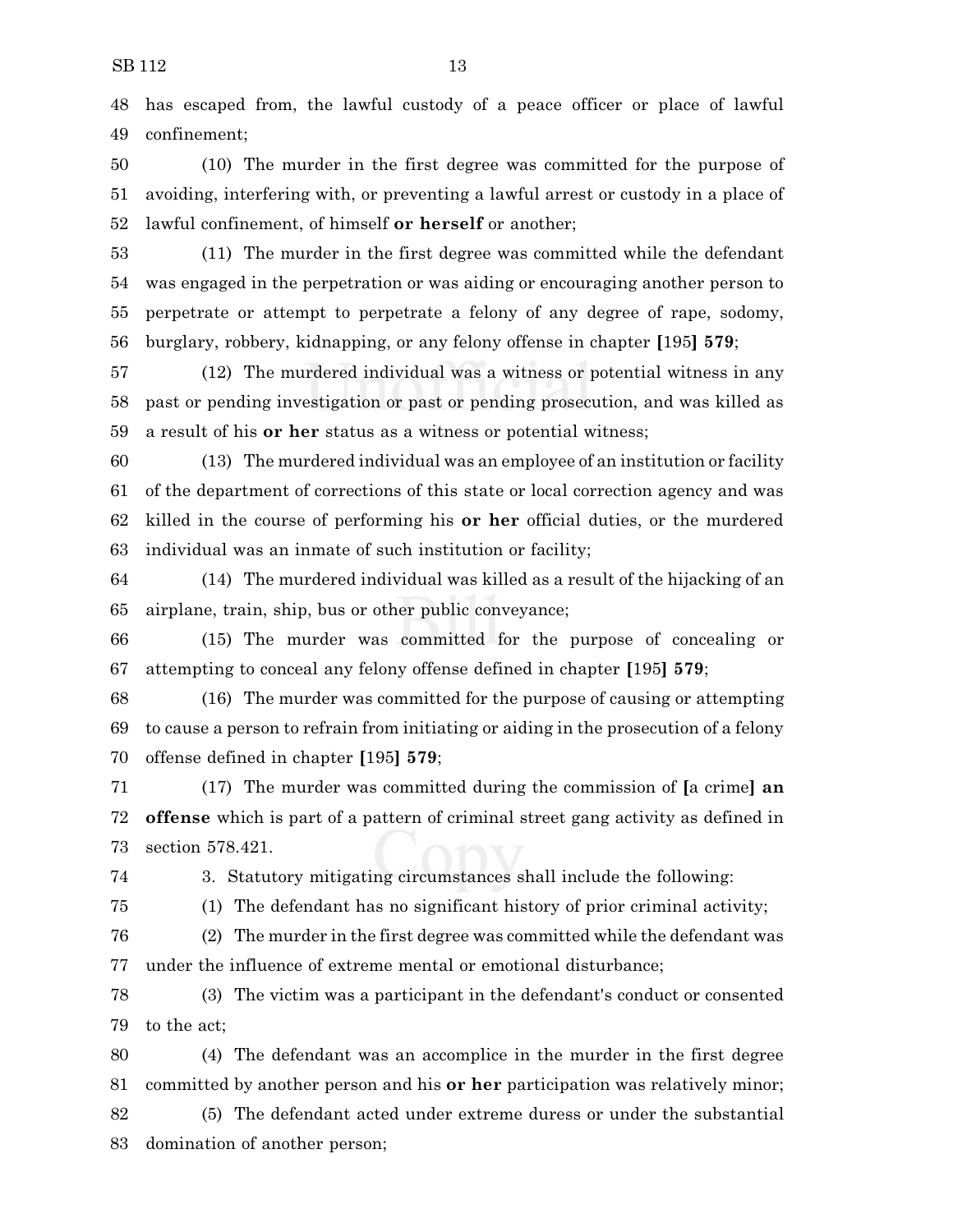(6) The capacity of the defendant to appreciate the criminality of his **or her** conduct or to conform his **or her** conduct to the requirements of law was substantially impaired;

(7) The age of the defendant at the time of the **[**crime**] offense**.

565.040. 1. In the event that the death penalty provided in this chapter is held to be unconstitutional, any person convicted of murder in the first degree shall be sentenced by the court to life imprisonment without eligibility for probation, parole, or release except by act of the governor, with the exception that when a specific aggravating circumstance found in a case is held to be unconstitutional or invalid for another reason, the supreme court of Missouri is further authorized to remand the case for resentencing or retrial of the punishment pursuant to subsection 5 of section **[**565.036**] 565.035**.

 2. In the event that any death sentence imposed pursuant to this chapter is held to be unconstitutional, the trial court which previously sentenced the defendant to death shall cause the defendant to be brought before the court and shall sentence the defendant to life imprisonment without eligibility for probation, parole, or release except by act of the governor, with the exception that when a specific aggravating circumstance found in a case is held to be inapplicable, unconstitutional or invalid for another reason, the supreme court of Missouri is further authorized to remand the case for retrial of the punishment pursuant to subsection 5 of section 565.035.

571.020. 1. A person commits **[**a crime**] an offense** if such person knowingly possesses, manufactures, transports, repairs, or sells:

(1) An explosive weapon;

 (2) An explosive, incendiary or poison substance or material with the purpose to possess, manufacture or sell an explosive weapon;

(3) A gas gun;

 (4) A bullet or projectile which explodes or detonates upon impact because of an independent explosive charge after having been shot from a firearm; or

- (5) Knuckles; or
- (6) Any of the following in violation of federal law:

(a) A machine gun;

- (b) A short-barreled rifle or shotgun;
- (c) A firearm silencer; or

(d) A switchblade knife.

2. A person does not commit **[**a crime**] an offense** pursuant to this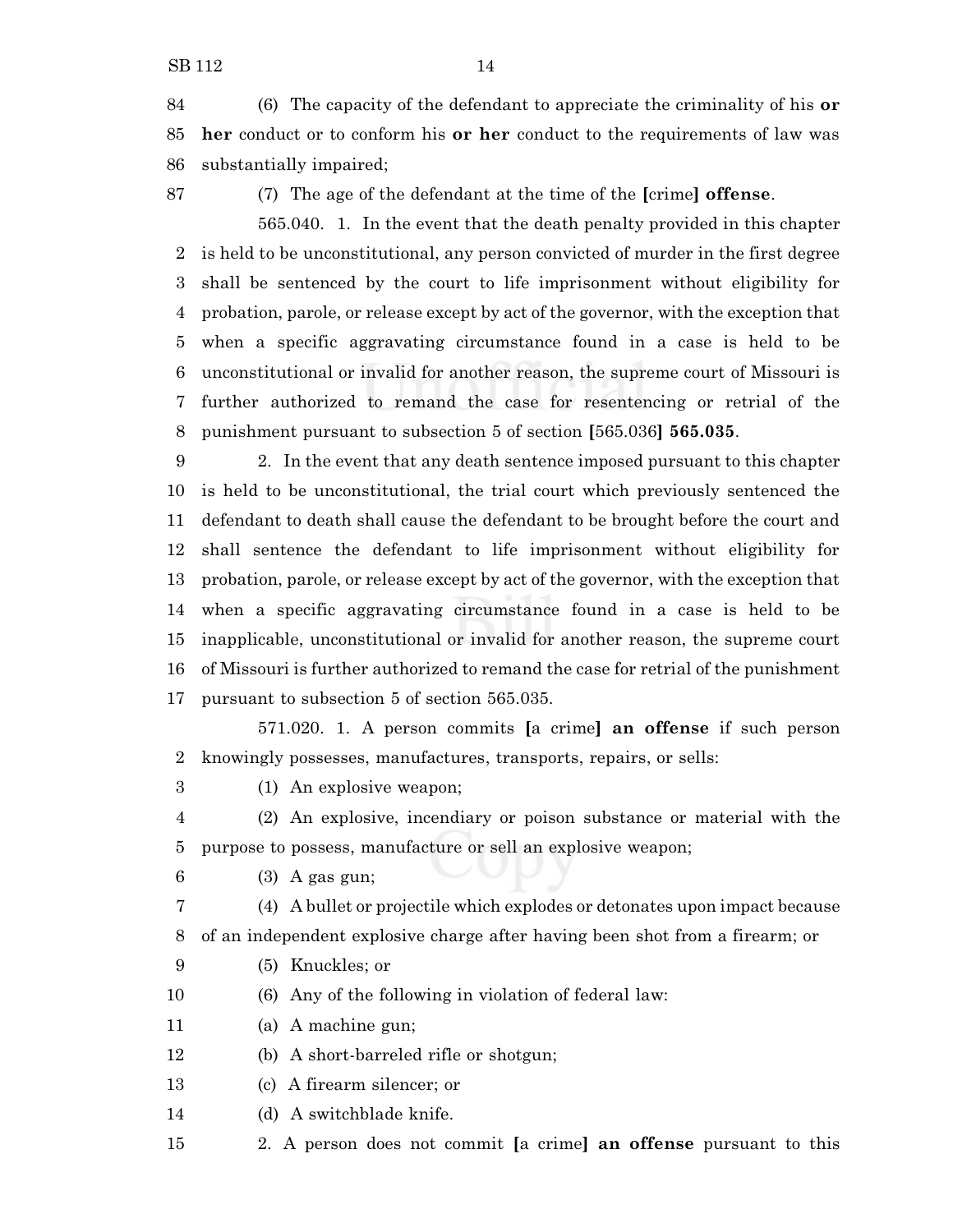section if his **or her** conduct involved any of the items in subdivisions (1) to (5)

 of subsection 1, the item was possessed in conformity with any applicable federal law, and the conduct:

 (1) Was incident to the performance of official duty by the Armed Forces, National Guard, a governmental law enforcement agency, or a penal institution; or

 (2) Was incident to engaging in a lawful commercial or business transaction with an organization enumerated in subdivision (1) of this section; or

 (3) Was incident to using an explosive weapon in a manner reasonably related to a lawful industrial or commercial enterprise; or

 (4) Was incident to displaying the weapon in a public museum or exhibition; or

 (5) Was incident to using the weapon in a manner reasonably related to a lawful dramatic performance.

 3. **[**A crime**] An offense** pursuant to subdivision (1), (2), (3) or (6) of subsection 1 of this section is a class **[**C**] D** felony; a crime pursuant to subdivision (4) or (5) of subsection 1 of this section is a class A misdemeanor.

571.030. 1. A person commits the **[**crime**] offense** of unlawful use of weapons if he or she knowingly:

 (1) Carries concealed upon or about his or her person a knife, a firearm, a blackjack or any other weapon readily capable of lethal use; or

(2) Sets a spring gun; or

 (3) Discharges or shoots a firearm into a dwelling house, a railroad train, boat, aircraft, or motor vehicle as defined in section 302.010, or any building or structure used for the assembling of people; or

 (4) Exhibits, in the presence of one or more persons, any weapon readily capable of lethal use in an angry or threatening manner; or

 (5) Has a firearm or projectile weapon readily capable of lethal use on his or her person, while he or she is intoxicated, and handles or otherwise uses such firearm or projectile weapon in either a negligent or unlawful manner or discharges such firearm or projectile weapon unless acting in self-defense; or

 (6) Discharges a firearm within one hundred yards of any occupied schoolhouse, courthouse, or church building; or

 (7) Discharges or shoots a firearm at a mark, at any object, or at random, on, along or across a public highway or discharges or shoots a firearm into any outbuilding; or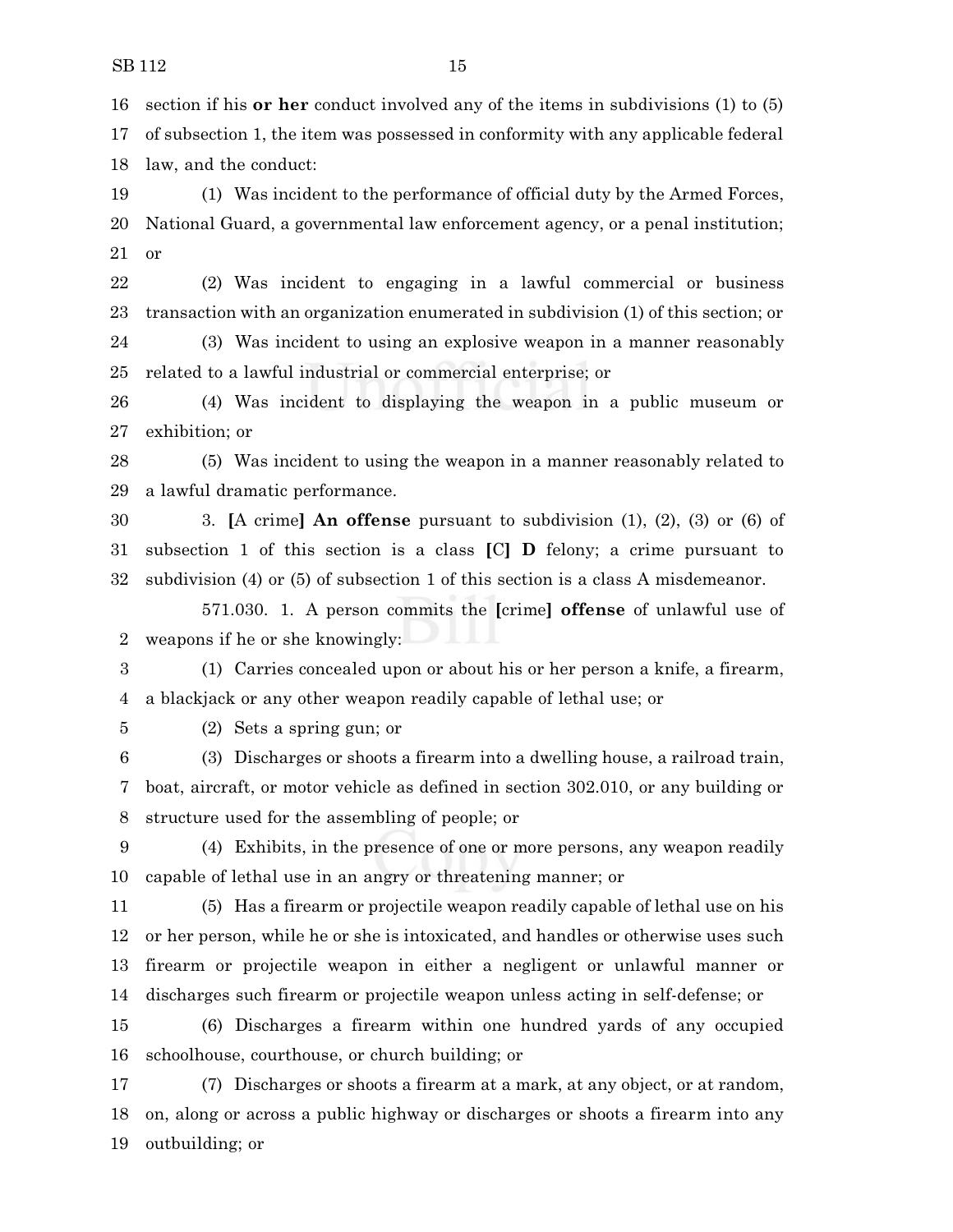(8) Carries a firearm or any other weapon readily capable of lethal use into any church or place where people have assembled for worship, or into any election precinct on any election day, or into any building owned or occupied by any agency of the federal government, state government, or political subdivision thereof; or

 (9) Discharges or shoots a firearm at or from a motor vehicle, as defined in section 301.010, discharges or shoots a firearm at any person, or at any other motor vehicle, or at any building or habitable structure, unless the person was lawfully acting in self-defense; or

 (10) Carries a firearm, whether loaded or unloaded, or any other weapon readily capable of lethal use into any school, onto any school bus, or onto the premises of any function or activity sponsored or sanctioned by school officials or the district school board; or

 (11) Possesses a firearm while also knowingly in possession of a controlled substance that is sufficient for a felony violation of section 195.202.

 2. Subdivisions (1), (8), and (10) of subsection 1 of this section shall not apply to the persons described in this subsection, regardless of whether such uses are reasonably associated with or are necessary to the fulfillment of such person's official duties except as otherwise provided in this subsection. Subdivisions (3), (4), (6), (7), and (9) of subsection 1 of this section shall not apply to or affect any of the following persons, when such uses are reasonably associated with or are necessary to the fulfillment of such person's official duties, except as otherwise provided in this subsection:

 (1) All state, county and municipal peace officers who have completed the training required by the police officer standards and training commission pursuant to sections 590.030 to 590.050 and who possess the duty and power of arrest for violation of the general criminal laws of the state or for violation of ordinances of counties or municipalities of the state, whether such officers are on or off duty, and whether such officers are within or outside of the law enforcement agency's jurisdiction, or all qualified retired peace officers, as defined in subsection 12 of this section, and who carry the identification defined in subsection 13 of this section, or any person summoned by such officers to assist in making arrests or preserving the peace while actually engaged in assisting such officer;

 (2) Wardens, superintendents and keepers of prisons, penitentiaries, jails and other institutions for the detention of persons accused or convicted of crime;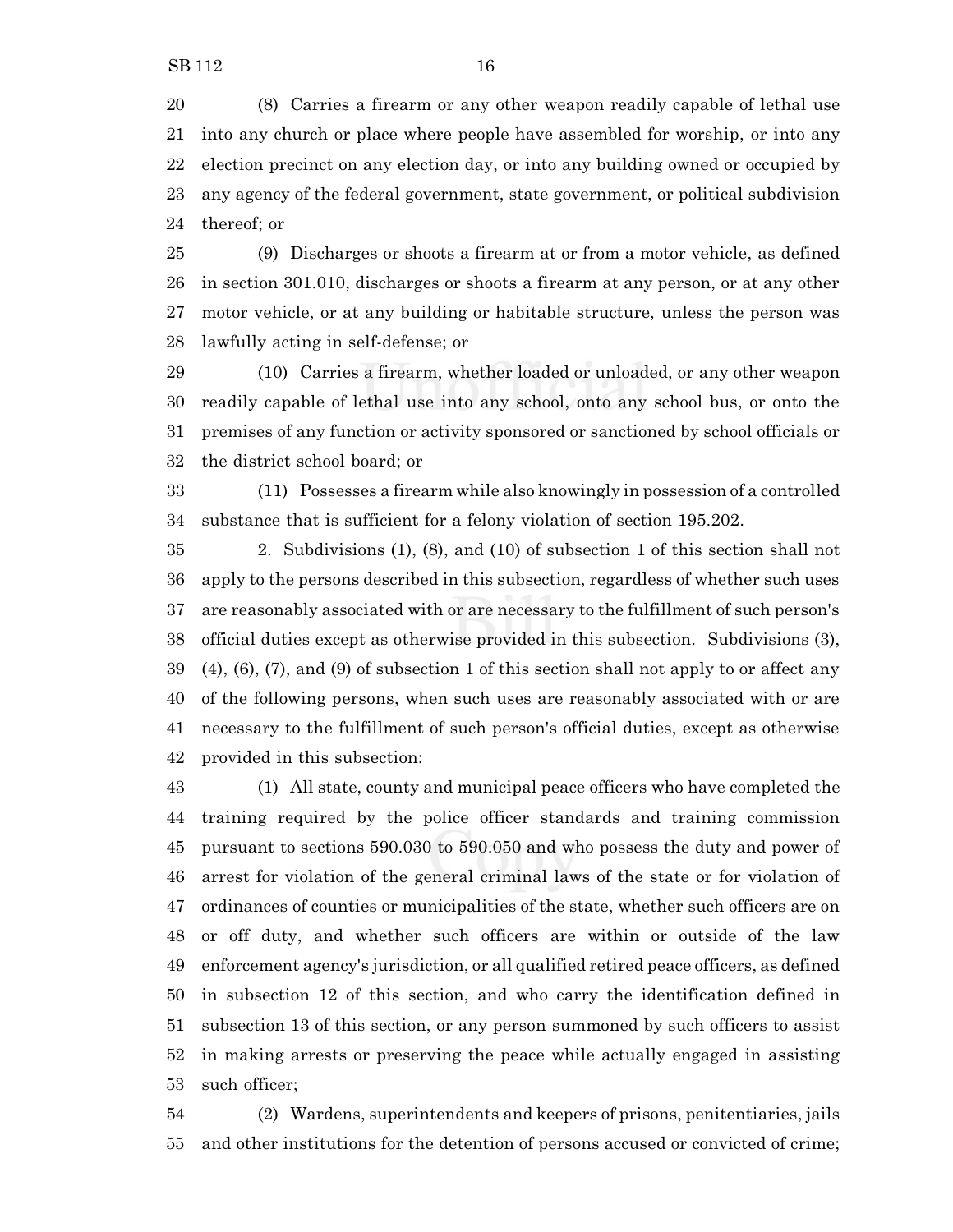(3) Members of the Armed Forces or National Guard while performing their official duty;

 (4) Those persons vested by Article V, Section 1 of the Constitution of Missouri with the judicial power of the state and those persons vested by Article III of the Constitution of the United States with the judicial power of the United States, the members of the federal judiciary;

 (5) Any person whose bona fide duty is to execute process, civil or criminal;

 (6) Any federal probation officer or federal flight deck officer as defined under the federal flight deck officer program, 49 U.S.C. Section 44921 regardless of whether such officers are on duty, or within the law enforcement agency's jurisdiction;

 (7) Any state probation or parole officer, including supervisors and members of the board of probation and parole;

 (8) Any corporate security advisor meeting the definition and fulfilling the requirements of the regulations established by the department of public safety under section 590.750;

 (9) Any coroner, deputy coroner, medical examiner, or assistant medical examiner;

 (10) Any prosecuting attorney or assistant prosecuting attorney, circuit attorney or assistant circuit attorney, or any person appointed by a court to be a special prosecutor who has completed the firearms safety training course required under subsection 2 of section 571.111;

 (11) Any member of a fire department or fire protection district who is employed on a full-time basis as a fire investigator and who has a valid concealed carry endorsement issued prior to August 28, 2013, or a valid concealed carry permit under section 571.111 when such uses are reasonably associated with or are necessary to the fulfillment of such person's official duties; and

 (12) Upon the written approval of the governing body of a fire department or fire protection district, any paid fire department or fire protection district chief who is employed on a full-time basis and who has a valid concealed carry endorsement issued prior to August 28, 2013, or a valid concealed carry permit, when such uses are reasonably associated with or are necessary to the fulfillment of such person's official duties.

 3. Subdivisions (1), (5), (8), and (10) of subsection 1 of this section do not apply when the actor is transporting such weapons in a nonfunctioning state or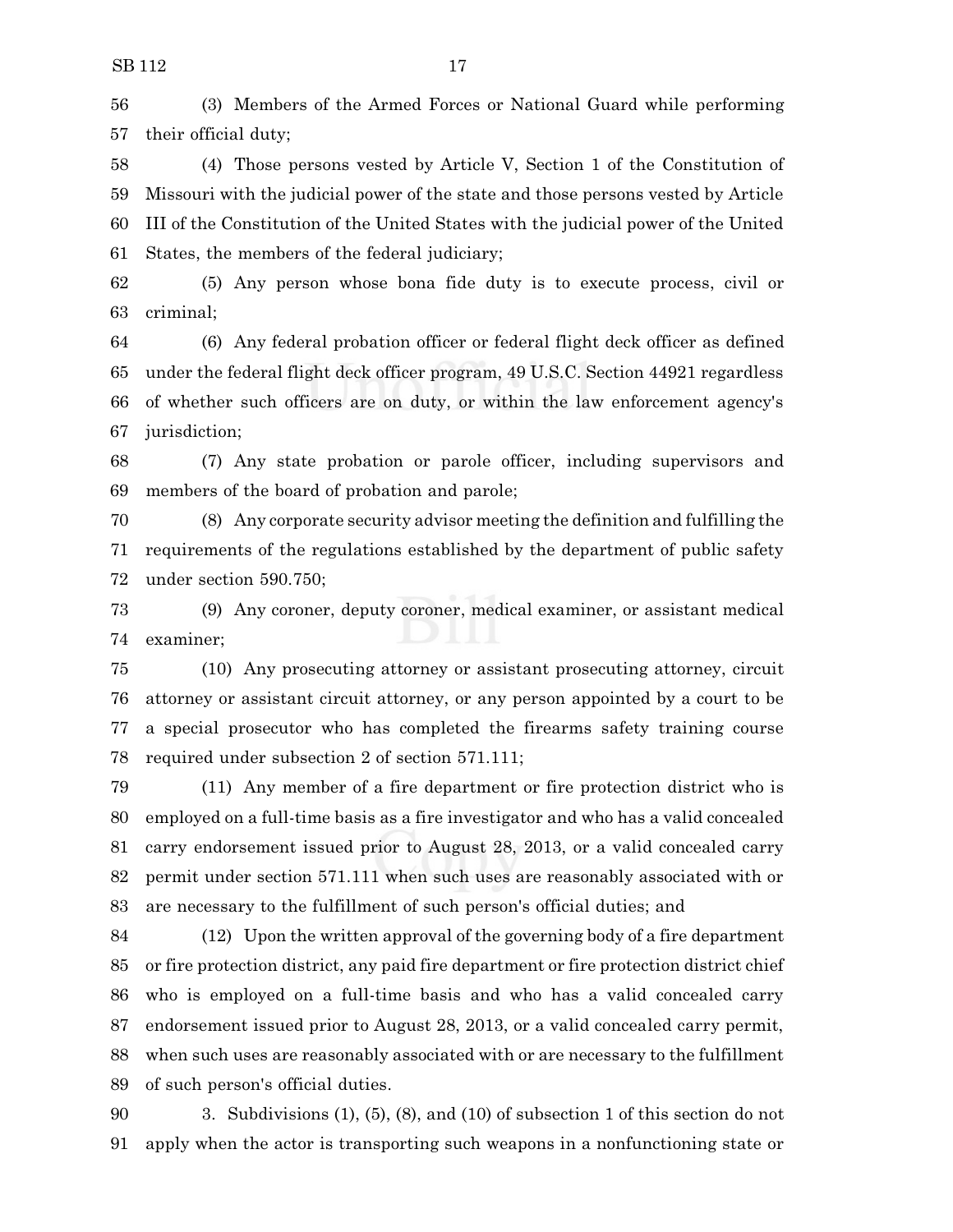in an unloaded state when ammunition is not readily accessible or when such weapons are not readily accessible. Subdivision (1) of subsection 1 of this section does not apply to any person nineteen years of age or older or eighteen years of age or older and a member of the United States Armed Forces, or honorably discharged from the United States Armed Forces, transporting a concealable firearm in the passenger compartment of a motor vehicle, so long as such concealable firearm is otherwise lawfully possessed, nor when the actor is also in possession of an exposed firearm or projectile weapon for the lawful pursuit of game, or is in his or her dwelling unit or upon premises over which the actor has possession, authority or control, or is traveling in a continuous journey peaceably through this state. Subdivision (10) of subsection 1 of this section does not apply if the firearm is otherwise lawfully possessed by a person while traversing school premises for the purposes of transporting a student to or from school, or possessed by an adult for the purposes of facilitation of a school-sanctioned firearm-related event or club event.

 4. Subdivisions (1), (8), and (10) of subsection 1 of this section shall not apply to any person who has a valid concealed carry permit issued pursuant to sections 571.101 to 571.121, a valid concealed carry endorsement issued before August 28, 2013, or a valid permit or endorsement to carry concealed firearms issued by another state or political subdivision of another state.

 5. Subdivisions (3), (4), (5), (6), (7), (8), (9), and (10) of subsection 1 of this section shall not apply to persons who are engaged in a lawful act of defense pursuant to section 563.031.

 6. Notwithstanding any provision of this section to the contrary, the state shall not prohibit any state employee from having a firearm in the employee's vehicle on the state's property provided that the vehicle is locked and the firearm is not visible. This subsection shall only apply to the state as an employer when the state employee's vehicle is on property owned or leased by the state and the state employee is conducting activities within the scope of his or her employment. For the purposes of this subsection, "state employee" means an employee of the executive, legislative, or judicial branch of the government of the state of Missouri.

 7. Nothing in this section shall make it unlawful for a student to actually participate in school-sanctioned gun safety courses, student military or ROTC courses, or other school-sponsored or club-sponsored firearm-related events, provided the student does not carry a firearm or other weapon readily capable of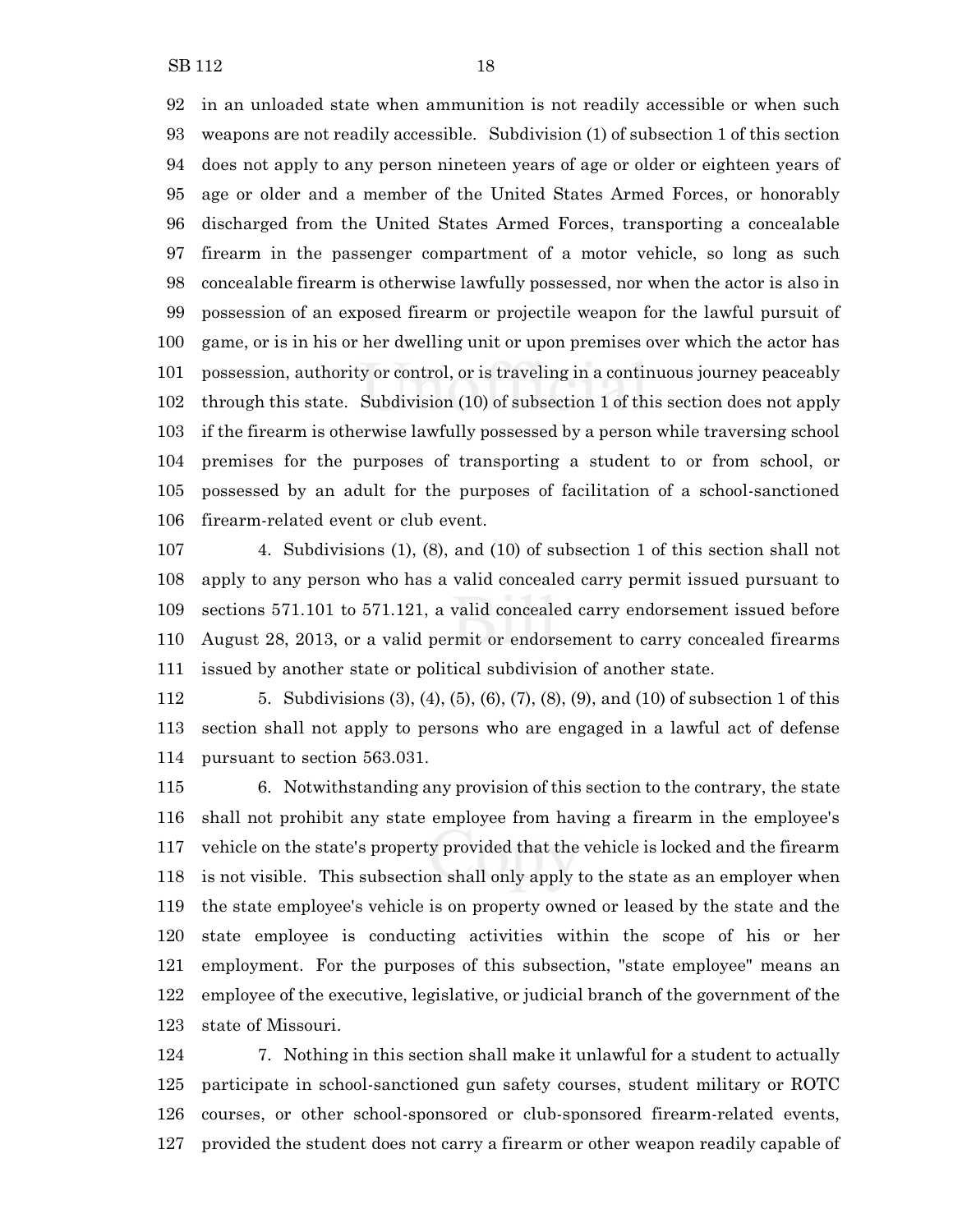lethal use into any school, onto any school bus, or onto the premises of any other function or activity sponsored or sanctioned by school officials or the district school board.

 8. Unlawful use of weapons is a class **[**D**] E** felony unless committed pursuant to subdivision (6), (7), or (8) of subsection 1 of this section, in which cases it is a class B misdemeanor, or subdivision (5) or (10) of subsection 1 of this section, in which case it is a class A misdemeanor if the firearm is unloaded and a class **[**D**] E** felony if the firearm is loaded, or subdivision (9) of subsection 1 of this section, in which case it is a class B felony, except that if the violation of subdivision (9) of subsection 1 of this section results in injury or death to another person, it is a class A felony.

 9. Violations of subdivision (9) of subsection 1 of this section shall be punished as follows:

 (1) For the first violation a person shall be sentenced to the maximum authorized term of imprisonment for a class B felony;

 (2) For any violation by a prior offender as defined in section 558.016, a person shall be sentenced to the maximum authorized term of imprisonment for a class B felony without the possibility of parole, probation or conditional release for a term of ten years;

 (3) For any violation by a persistent offender as defined in section 558.016, a person shall be sentenced to the maximum authorized term of imprisonment for a class B felony without the possibility of parole, probation, or conditional release;

 (4) For any violation which results in injury or death to another person, a person shall be sentenced to an authorized disposition for a class A felony.

 10. Any person knowingly aiding or abetting any other person in the violation of subdivision (9) of subsection 1 of this section shall be subject to the same penalty as that prescribed by this section for violations by other persons.

 11. Notwithstanding any other provision of law, no person who pleads guilty to or is found guilty of a felony violation of subsection 1 of this section shall receive a suspended imposition of sentence if such person has previously received a suspended imposition of sentence for any other firearms- or weapons-related felony offense.

 12. As used in this section "qualified retired peace officer" means an individual who:

(1) Retired in good standing from service with a public agency as a peace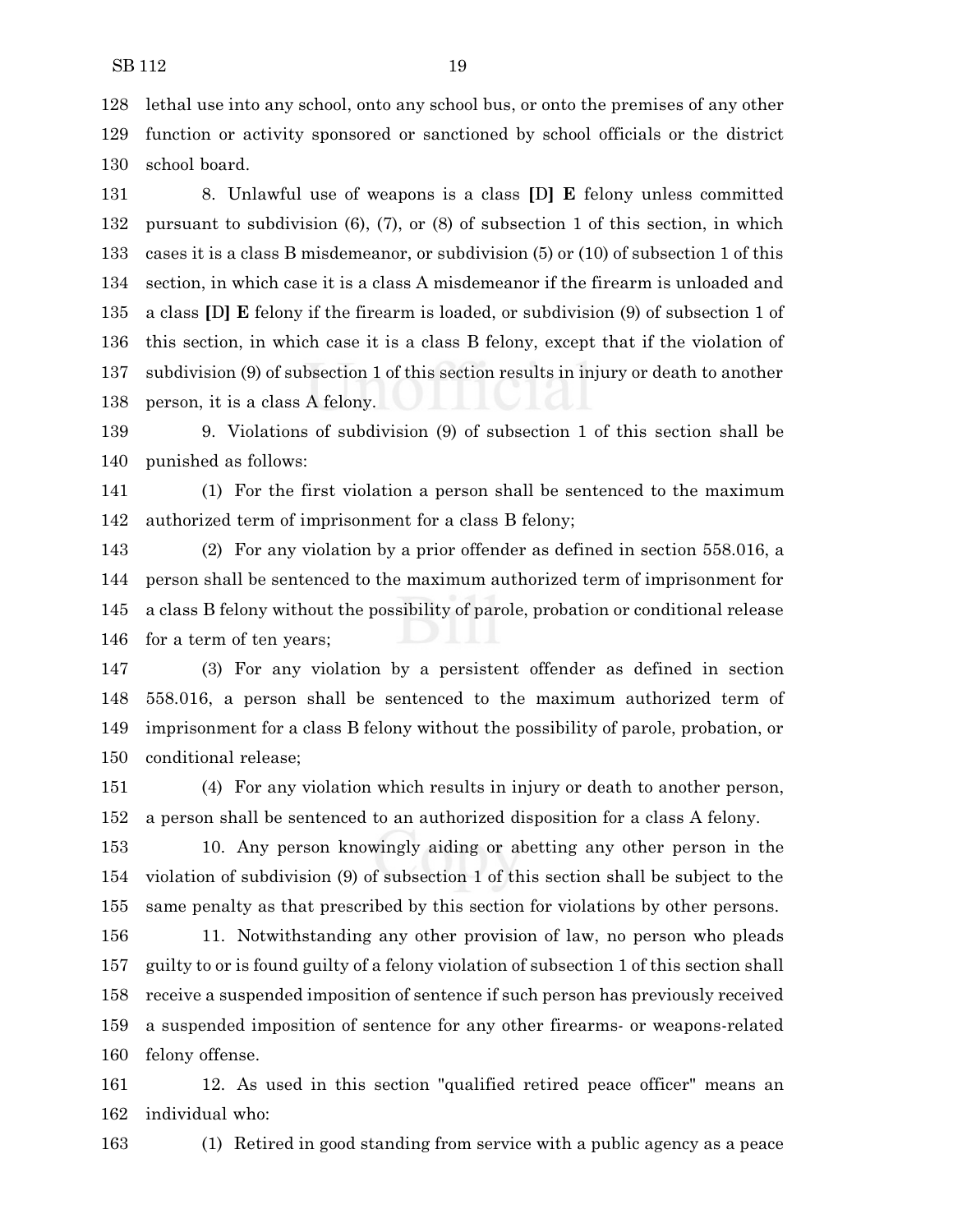officer, other than for reasons of mental instability;

 (2) Before such retirement, was authorized by law to engage in or supervise the prevention, detection, investigation, or prosecution of, or the incarceration of any person for, any violation of law, and had statutory powers of arrest;

 (3) Before such retirement, was regularly employed as a peace officer for an aggregate of fifteen years or more, or retired from service with such agency, after completing any applicable probationary period of such service, due to a service-connected disability, as determined by such agency;

 (4) Has a nonforfeitable right to benefits under the retirement plan of the agency if such a plan is available;

 (5) During the most recent twelve-month period, has met, at the expense of the individual, the standards for training and qualification for active peace officers to carry firearms;

 (6) Is not under the influence of alcohol or another intoxicating or hallucinatory drug or substance; and

(7) Is not prohibited by federal law from receiving a firearm.

 13. The identification required by subdivision (1) of subsection 2 of this section is:

 (1) A photographic identification issued by the agency from which the individual retired from service as a peace officer that indicates that the individual has, not less recently than one year before the date the individual is carrying the concealed firearm, been tested or otherwise found by the agency to meet the standards established by the agency for training and qualification for active peace officers to carry a firearm of the same type as the concealed firearm; or

 (2) A photographic identification issued by the agency from which the individual retired from service as a peace officer; and

 (3) A certification issued by the state in which the individual resides that indicates that the individual has, not less recently than one year before the date the individual is carrying the concealed firearm, been tested or otherwise found by the state to meet the standards established by the state for training and qualification for active peace officers to carry a firearm of the same type as the concealed firearm.

571.060. 1. A person commits the **[**crime**] offense** of unlawful transfer of weapons if he:

(1) Knowingly sells, leases, loans, gives away or delivers a firearm or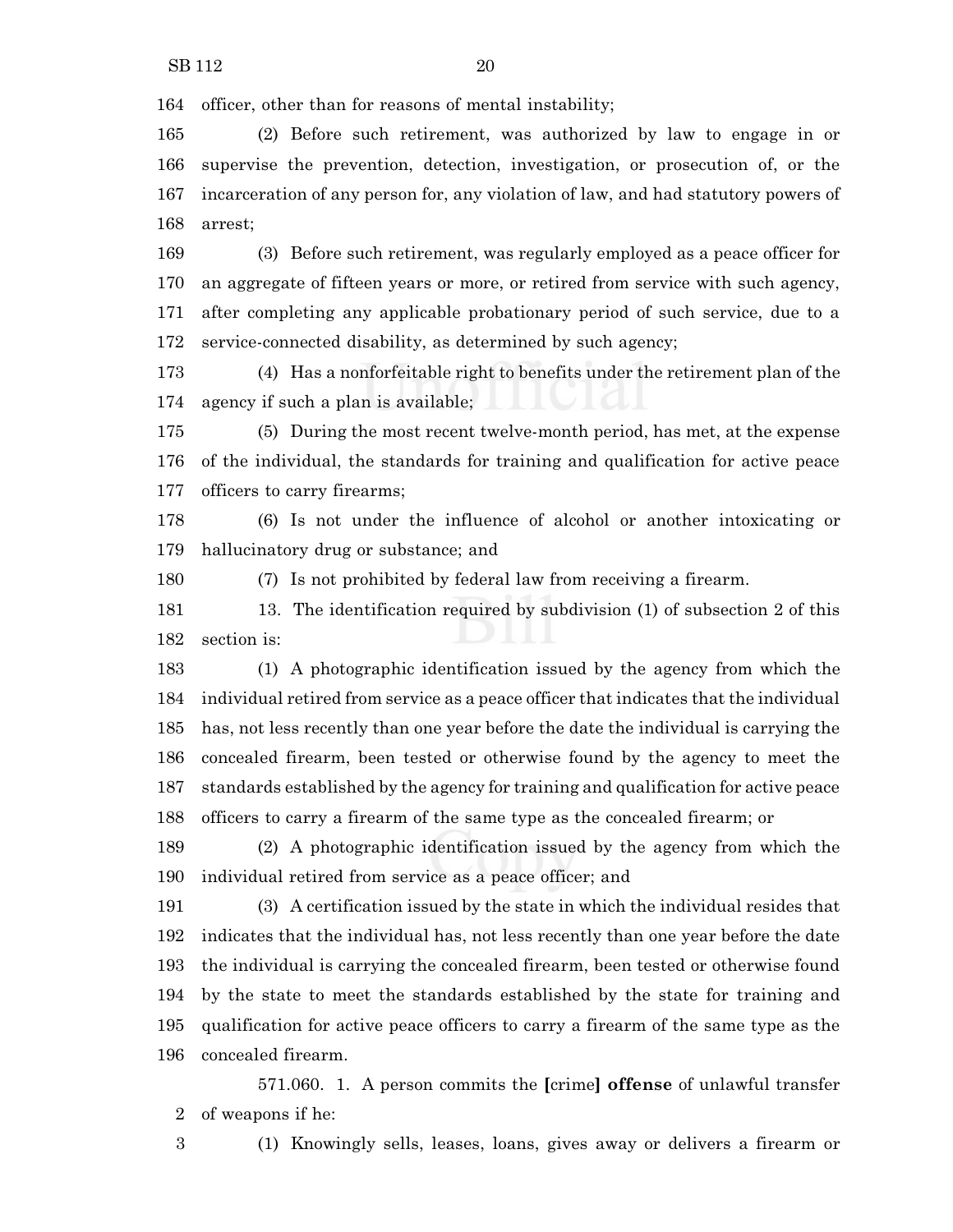ammunition for a firearm to any person who, under the provisions of section 571.070, is not lawfully entitled to possess such;

 (2) Knowingly sells, leases, loans, gives away or delivers a blackjack to a person less than eighteen years old without the consent of the child's custodial parent or guardian, or recklessly, as defined in section 562.016, sells, leases, loans, gives away or delivers any firearm to a person less than eighteen years old without the consent of the child's custodial parent or guardian; provided, that this does not prohibit the delivery of such weapons to any peace officer or member of the Armed Forces or National Guard while performing his official duty; or

 (3) Recklessly, as defined in section 562.016, sells, leases, loans, gives away or delivers a firearm or ammunition for a firearm to a person who is intoxicated.

 2. Unlawful transfer of weapons under subdivision (1) of subsection 1 of this section is a class **[**D**] E** felony; unlawful transfer of weapons under subdivisions (2) and (3) of subsection 1 of this section is a class A misdemeanor.

571.063. 1. As used in this section the following terms shall mean:

 (1) "Ammunition", any cartridge, shell, or projectile designed for use in a firearm;

 (2) "Licensed dealer", a person who is licensed under 18 U.S.C. Section 923 to engage in the business of dealing in firearms;

 (3) "Materially false information", any information that portrays an illegal transaction as legal or a legal transaction as illegal;

 (4) "Private seller", a person who sells or offers for sale any firearm, as defined in section 571.010, or ammunition.

 2. A person commits the crime of fraudulent purchase of a firearm if such person:

 (1) Knowingly solicits, persuades, encourages or entices a licensed dealer or private seller of firearms or ammunition to transfer a firearm or ammunition under circumstances which the person knows would violate the laws of this state or the United States; or

 (2) Provides to a licensed dealer or private seller of firearms or ammunition what the person knows to be materially false information with intent to deceive the dealer or seller about the legality of a transfer of a firearm or ammunition; or

 (3) Willfully procures another to violate the provisions of subdivision (1) or (2) of this subsection.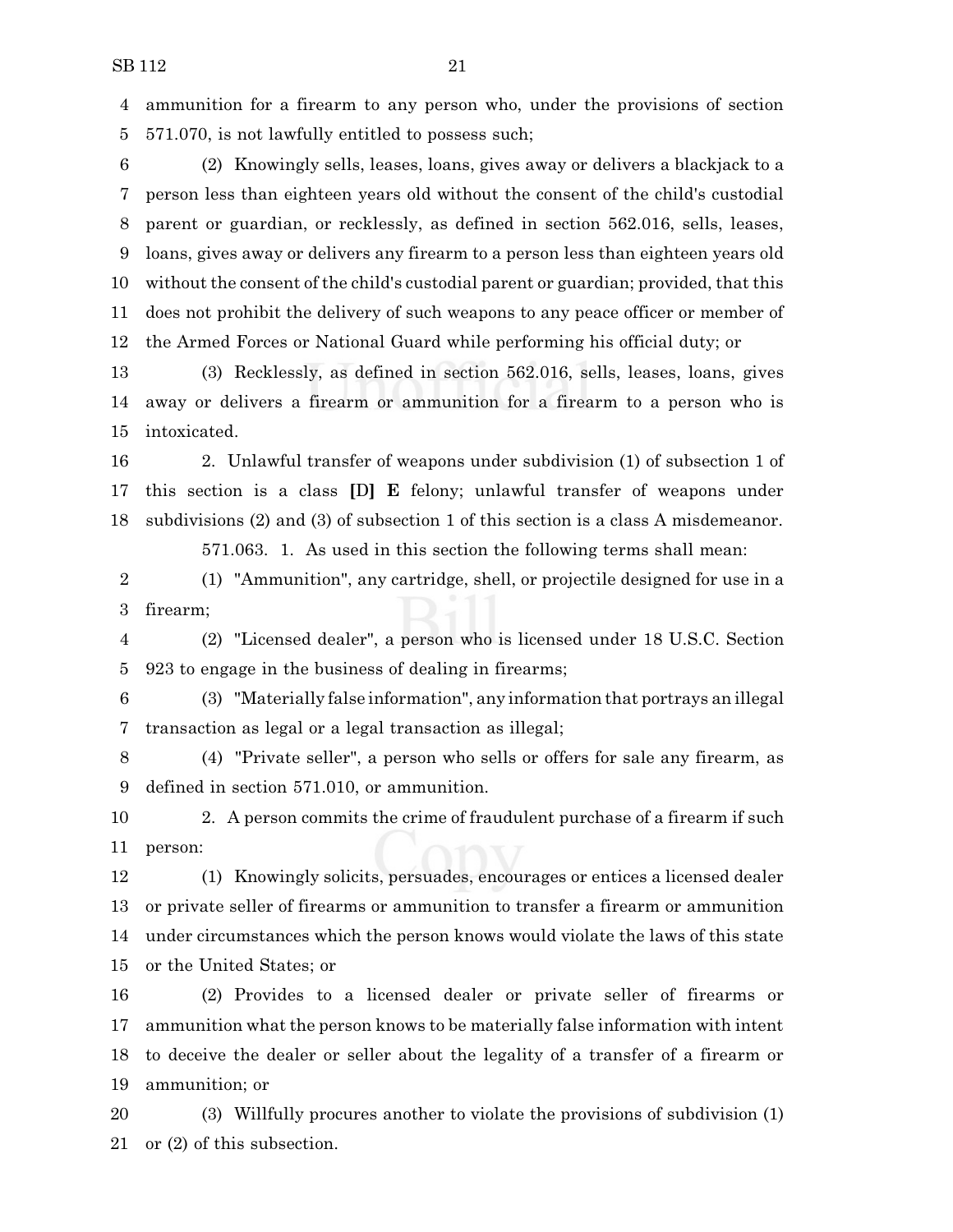3. Fraudulent purchase of a firearm is a class **[**D**] E** felony.

 4. This section shall not apply to criminal investigations conducted by the United States Bureau of Alcohol, Tobacco, Firearms and Explosives, authorized agents of such investigations, or to a peace officer, as defined in section 542.261, acting at the explicit direction of the United States Bureau of Alcohol, Tobacco, Firearms and Explosives.

571.070. 1. A person commits the **[**crime**] offense** of unlawful possession of a firearm if such person knowingly has any firearm in his or her possession and:

 (1) Such person has been convicted of a felony under the laws of this state, or of a crime under the laws of any state or of the United States which, if committed within this state, would be a felony; or

 (2) Such person is a fugitive from justice, is habitually in an intoxicated or drugged condition, or is currently adjudged mentally incompetent.

2. Unlawful possession of a firearm is a class **[**C**] D** felony.

 3. The provisions of subdivision (1) of subsection 1 of this section shall not apply to the possession of an antique firearm.

571.072. 1. A person commits the **[**crime**] offense** of unlawful possession of an explosive weapon if he or she has any explosive weapon in his or her possession and:

 (1) He or she has pled guilty to or has been convicted of a dangerous felony, as defined in section 556.061, or of an attempt to commit a dangerous felony, or of **[**a crime**] an offense** under the laws of any state or of the United States which, if committed within this state, would be a dangerous felony, or confined therefor in this state or elsewhere during the five-year period immediately preceding the date of such possession; or

 (2) He or she is a fugitive from justice, is habitually in an intoxicated or drugged condition, or is currently adjudged mentally incompetent.

 2. Unlawful possession of an explosive weapon is a class **[**C**] D** felony. 632.520. 1. For purposes of this section, the following terms mean:

 (1) "Employee of the department of mental health", a person who is an employee of the department of mental health, an employee or contracted employee of a subcontractor of the department of mental health, or an employee or contracted employee of a subcontractor of an entity responsible for confining offenders as authorized by section 632.495;

(2) "Offender", a person ordered to the department of mental health after